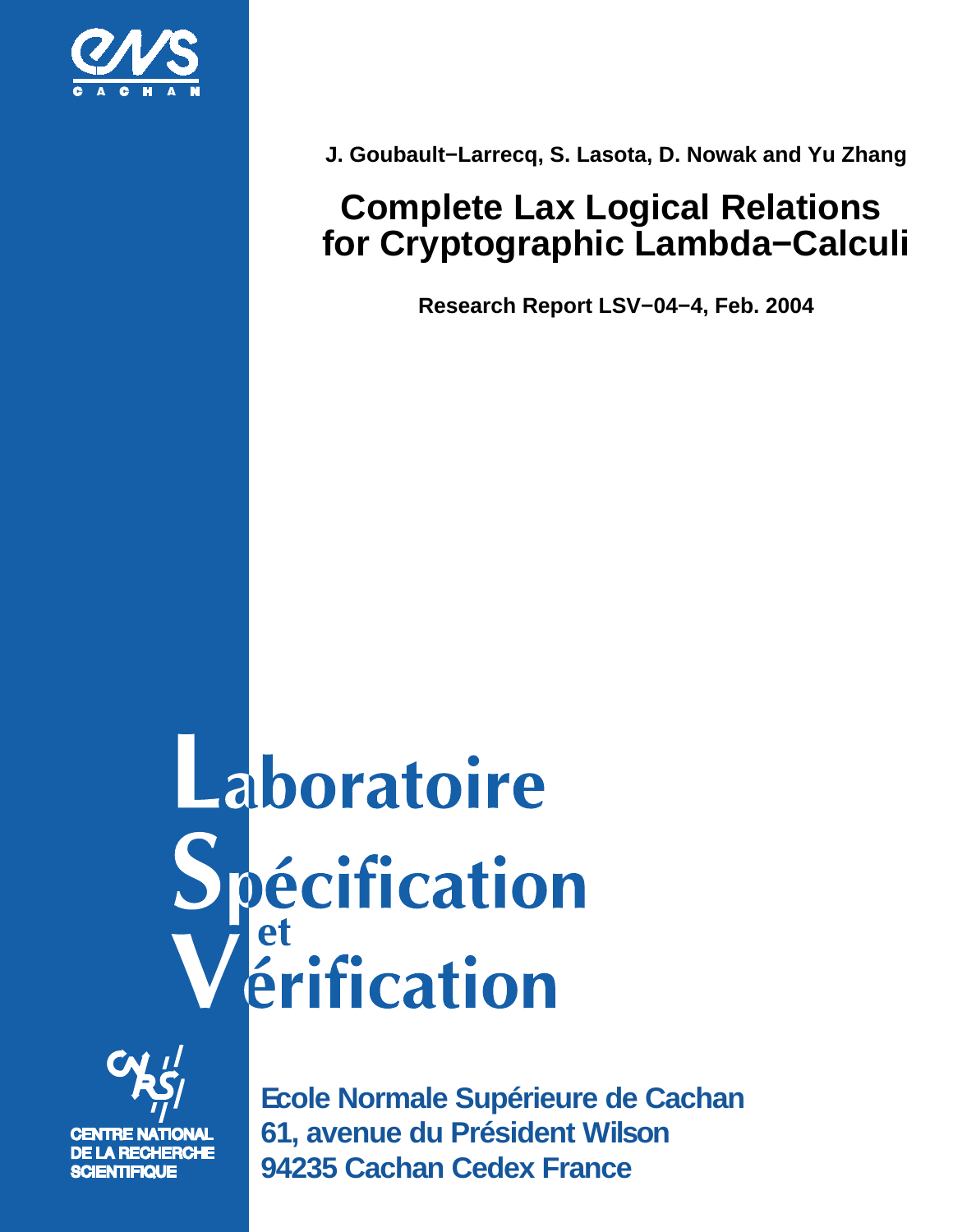Research Report LSV−04−4, Lab. Spécification et Vérification, CNRS & ENS de Cachan, France, Feb. 2004

# **Complete Lax Logical Relations for Cryptographic Lambda-Calculi**<sup>∗</sup>

Jean Goubault-Larrecq<sup>1</sup> Sławomir Lasota<sup>2</sup> David Nowak<sup>1</sup>

Yu Zhang<sup>1†</sup>

<sup>1</sup> LSV/CNRS UMR 8643 & INRIA Futurs projet SECSI & ENS Cachan 61, av. du Président Wilson, 94235 Cachan Cedex, France {goubault,nowak,zhang}@lsv.ens-cachan.fr 2 Institute of Informatics, Warsaw University, ul. Banacha 2, 02-097 Warszawa, Poland

sl@mimuw.edu.pl

# **Abstract**

*Security properties are profitably expressed using notions of contextual equivalence, and logical relations are a powerful proof technique to establish contextual equivalence in typed lambda calculi, see e.g. Sumii and Pierce's logical relation for a cryptographic lambda-calculus. We clarify Sumii and Pierce's approach, showing that the right tool is prelogical relations, or lax logical relations in general: relations should be lax at encryption types, notably. To explore the difficult aspect of fresh name creation, we use Moggi's monadic lambda-calculus with constants for cryptographic primitives, and Stark's name creation monad. We define logical relations which are lax at encryption and function types but strict (non-lax) at various other types, and show that they are sound and complete for contextual equivalence at all types.*

# **1. Introduction**

There are nowadays many existing models for cryptographic protocol verification. The most well-known are perhaps the Dolev-Yao model (after [9], see [7] for a survey) and the spi-calculus of [1]. A lesser known model was introduced by Sumii and Pierce [21], the *cryptographic lambdacalculus*. This has certain advantages; notably, higher-order behaviors are naturally taken into account, which is ignored in other models (although, at the moment, higher order is not perceived as a needed feature in cryptographic protocols). Better, second-order terms naturally encode asymmetric encryption. It may also be appealing to consider that proving security properties in the cryptographic lambdacalculus can be achieved through the use of well-crafted *logical relations*, a tool that has been used many times with considerable success in the  $\lambda$ -calculus: see [13, Chapter 8], for numerous examples. Sumii and Pierce [21] in particular define three logical relations that can be used to establish contextual equivalence, hence prove security properties, but completeness remains open.

Our contributions are twofold: first, we clarify the import of Sumii and Pierce as far as the behavior of logical relations on encryption types is concerned, and simplify it to the point that we reduce it to prelogical relations [11] and more generally to lax logical relations [17]; while standard recourses to the latter were usually required because of arrow types, here we require the logical relations to be lax at *encryption types*. Second, we prove various completeness results: two terms are contextually equivalent if and only if they are related by some lax logical relation. This holds at all types, not just first-order types as in previous works. An added bonus of using lax logical relations is that they extend directly to more complex models of encryption, where cryptographic primitives may obey algebraic laws. This is touched upon briefly in Section 3.7.

**Outline.** We survey related work in Section 2. We focus on the approach of Sumii and Pierce, in which they define several rather complex logical relations as sound criteria of contextual equivalence. We take a new look at this approach in Section 3, and gradually deconstruct their work to the point where we show the power of prelogical relations in action. This is shown in the absence of fresh name creation, for added clarity. We tackle the difficult issue of names in Section 4, using Moggi's elegant computational λ-calculus framework with Stark's name creation monad.

<sup>∗</sup>Partially supported by the RNTL project Prouvé, the ACI Sécurité Informatique Rossignol, the ACI jeunes chercheurs "Sécurité informatique, protocoles cryptographiques et détection d'intrusions", and the ACI Cryptologie "PSI-Robuste".

<sup>†</sup>PhD student under an MENRT grant on ACI Cryptologie funding, École Doctorale Sciences Pratiques (Cachan).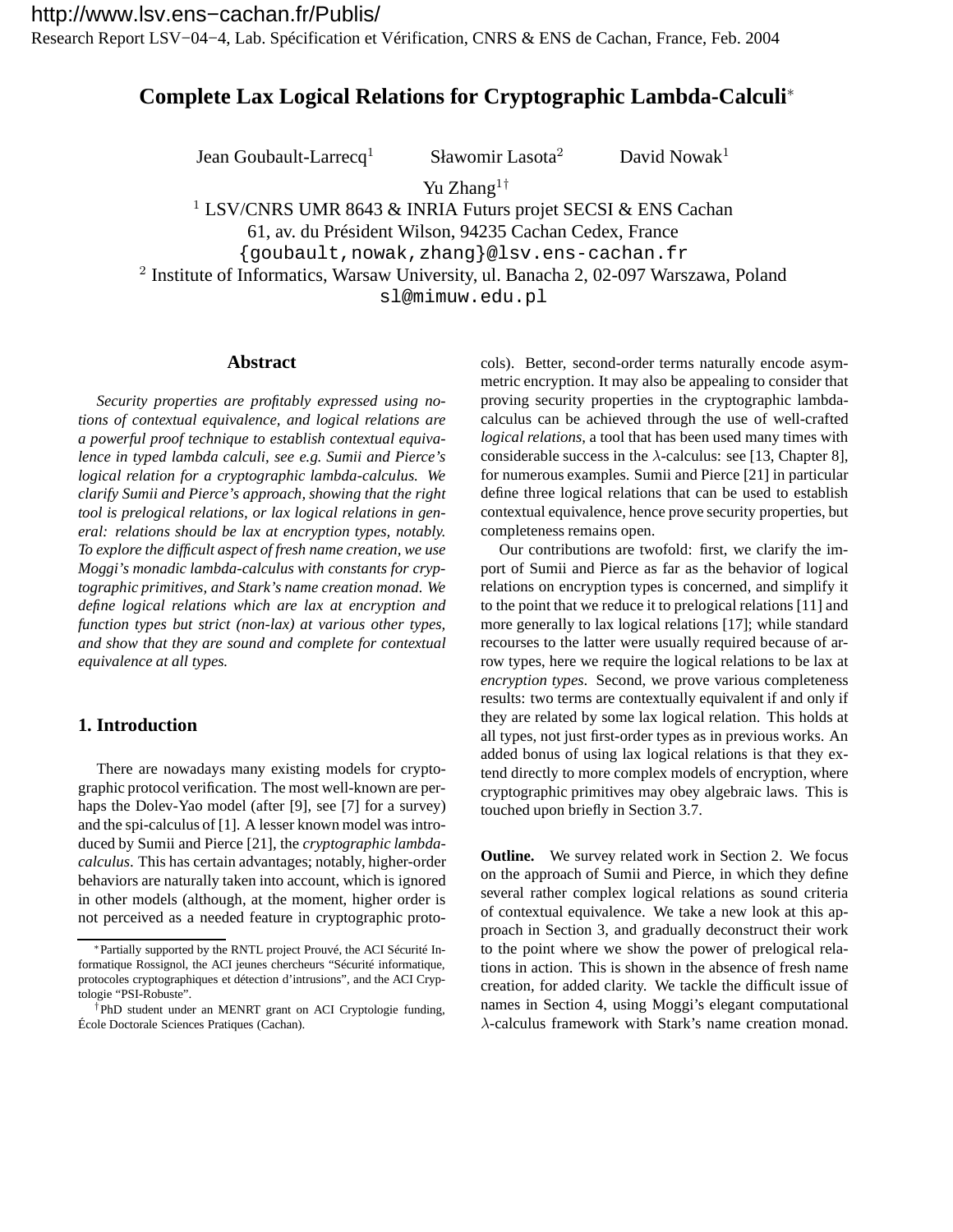This requires passing from simple set-valued semantics to presheaf-valued semantics, and from prelogical relations to lax logical relations [17]. Again, we prove soundness and completeness of the latter with respect to contextual equivalence. In Section 4, following insights developed in previous sections, we shall consider a computational  $\lambda$ -calculus with an open set of types and constants (i.e., you may add the ones you wish); this handles cryptography, in particular.

# **2. Related Work**

Logical relations have often been used to prove various properties of typed lambda calculi. The list would be too long here, see [13] for a sampler. We are interested here in using logical relations or variants thereof as sound criteria for establishing *contextual equivalence* of two programs. This is instrumental in defining security properties. As noticed in [1, 21], a datum M of type  $\tau$  is *secret* in some term  $t(M)$  of type  $\tau'$  if and only if no intruder can say anything about M just by looking at  $t(M)$ , i.e., if and only if  $t(M) \approx_{\tau'} t(M')$  for any two M and M', where  $\approx_{\tau'}$  denotes contextual equivalence at type  $\tau'$ ; or equivalently, if and only if  $\lambda x \cdot \lambda y \cdot t(x) \approx_{\tau \to \tau \to \tau'} \lambda x \cdot \lambda y \cdot t(y)$ . We are using  $\lambda$ -calculus notions here, following [21], but the idea of using contextual equivalence to define security properties was pioneered by Abadi and Gordon [1], where not just secrecy, but also authentication, is investigated.

We shall define precisely what we mean by contextual equivalence in a calculus without names (Section 3.2), then with names (Section 4.3). Both notions are standard, the latter being inspired by [16], only adapted to Moggi's computational  $\lambda$ -calculus [15]. In [16] and some other places, this kind of equivalence, which states that two values (or terms)  $a$  and  $a'$  are equivalent provided every context of type bool must give identical results on  $a$  and on  $a'$ , is called observational equivalence. We stress that this should not be confused with observational equivalence as it is defined for data refinement [13], where *models* are related, not *values* in the same model as here. For completeness of the data refinement kind, see [18].

The main point in passing from contextual equivalence to logical relations is to avoid the universal quantification over contexts in the former. But there are two kinds of technical difficulties one must face in defining logical relations for cryptographic λ-calculi. The first, and hardest one, is *fresh name creation*. The second is dealing with encryption and decryption. We shall see that the latter has an elegant solution in terms of *prelogical* relations [11], which we believe is both simpler and more general than Sumii and Pierce's proposal [21]; this is described in Section 3, although we ignore fresh name creation there, for clarity.

Dealing with fresh name creation is harder. The work

of Sumii and Pierce [21] is inspired in this respect by Pitts and Stark [16], who proposed a  $\lambda$ -calculus devoted to the study of fresh name creation, the *nu-calculus*. They define a so-called operational logical relation to establish observational equivalence of nu-calculus expressions. They prove that this logical relation is complete up to first-order types. However, the extension to richer calculi (e.g., [21]) must be made on an ad hoc basis, probably because this operational logical relation is defined by syntactic means. We shall rest solely on semantic notions. That our notions can be extended at will is witnessed by the fact that we shall consider *open* calculi, in the sense that our calculi must include specific types and constants, but may contain any set of additional types and constants, too.

Contextual equivalence is defined using universal quantification over contexts, which is impractical. We were tempted to say that the logical relations of [21] and [16] did a poor job of dispensing with this, since they quantify over so-called canonical forms of various types, which is basically as complex. However, this would be unfair, since we do even worse. Indeed, one of our points in this paper is that completeness *at all types* can be obtained by replacing logical relations by *prelogical* [11] and even *lax* logical relations [17], and these are even harder to decide. We therefore examine on which types the lax logical relations we need can be taken to be strict (i.e., non-lax, see later). One nice point in our establishing completeness for lax logical relations is that it gives a precise meaning to the notion of *public* names, as used in the intuition behind the constructions of [16] for example: see Section 4.3.

In [10], Goubault-Larrecq, Lasota and Nowak define a Kripke logical relation for the dynamic name creation monad, which is extended by Zhang and Nowak in [23] so that it coincides with Pitts and Stark's operational logical relation up to first-order types. It rests on purely semantic constituents, and dispenses with the detours through operational semantics that Pitts and Stark use. We continue this work here, relying on the elegance of Moggi's [15] computational  $\lambda$ -calculus to describe side effects, and in particular fresh name creation, using Stark's insights [20].

Further comparisons will be made in the course of this paper, especially with bisimulations for spi-calculus [1, 5, 6]. This continues the observations pioneered in [10], where notions of logical relations for various monads (nondeterminism, probabilistic non-determinism) were shown to be proper extensions of known notions of bisimulations. The precise relation with hedged and framed bisimulation [6] remains to be stated precisely.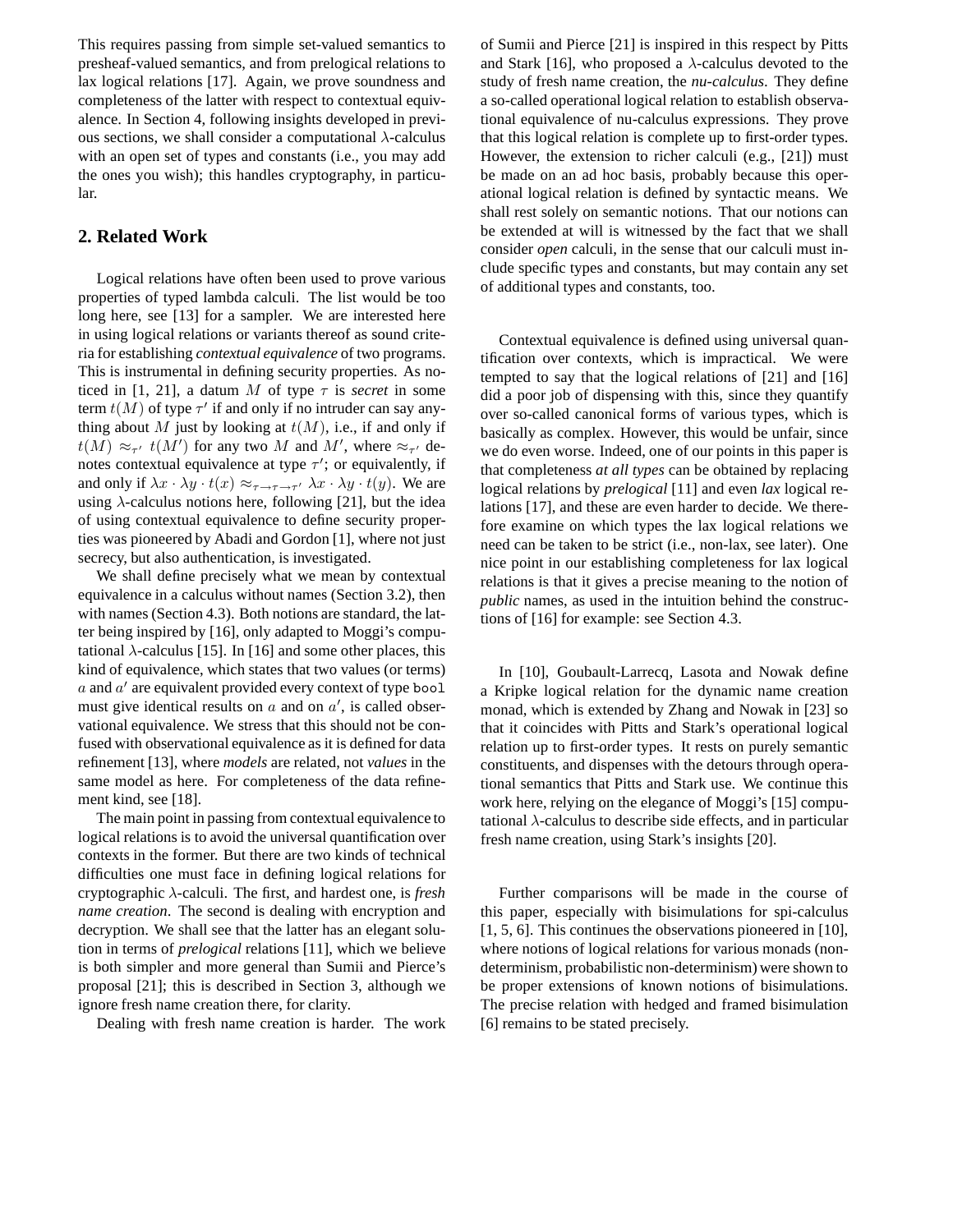# **3. Deconstructing Sumii and Pierce, Without Names**

The starting point of this paper was the realization that the rather complex family of logical relations proposed by Sumii and Pierce [21] could be simplified in such a way that it could be described as merely *one* way of building logical relations that have all desired properties. It turned out that the only property we really need to be able to deal with encryption and decryption primitives is that the logical relations should relate the encryption function with itself, and the decryption function with itself. At this point, the reader familiar with *pre*logical relations will realize that this is exactly what prelogical relations are about, but let us not advance so fast. For now, we are content with explaining the above remark.

#### **3.1. The Toy Cryptographic** λ**-Calculus**

To show the idea in action, let us use a minimal extension of the simply-typed  $\lambda$ -calculus with encryption and decryption, and let's call it the *toy cryptographic* λ*-calculus*. We shall show how the idea works on this calculus, which is just a fragment of Sumii and Pierce's [21] cryptographic  $\lambda$ -calculus. The main thing that is missing here is nonce creation, i.e., fresh name creation. Dealing with nonces is the difficult point, see Section 4.

So, for now, restrict the types to:

$$
\tau ::= b \ | \ \tau_1 \rightarrow \tau_2 \ | \ \mathtt{key}[\tau] \ | \ \mathtt{bits}[\tau]
$$

where *b* ranges over a set  $\Sigma$  of so-called *base types*, e.g., integers, booleans, etc. Sumii and Pierce's calculus in addition has cartesian product and coproduct types. key $[\tau]$  is the type of (symmetric) keys that can be used to encrypt values of type  $\tau$ , bits[ $\tau$ ] is the type of *ciphertexts* obtained by encrypting some value of type  $\tau$ —necessarily with a key of type key $[\tau]$ . There is no special type for nonces, which are being thought as objects of type key[ $\tau$ ] for some  $\tau$ .

That the universe of values is split in so many types is, by the way, a flaw in this model. In particular, this model may conceal *type confusion attacks*, where a value of some type  $\tau$  is expected, but a value of some other type  $\tau'$  is received. Sumii and Pierce claim that such attacks can be prevented by standard dynamic type checking. We return to this point in Section 3.7, and show how type confusion attacks can be modeled at no cost.

The terms of the toy cryptographic  $\lambda$ -calculus are given by the grammar:

$$
t, u, v, \dots \quad ::= \quad x \mid \lambda x \cdot t \mid tu \mid \{t\}_u
$$

$$
\mid \text{let } \{x\}_t = u \text{ in } v_1 \text{ else } v_2
$$

where x ranges over a countable set of variables,  $\{t\}_u$  denotes the ciphertext obtained by encrypting t with key  $u(t)$  is then called the *plaintext*), and let  $\{x\}_t = u$  in  $v_1$  else  $v_2$ is meant to evaluate  $u$ , attempt to decrypt it using key  $t$ , then proceed to evaluate  $v_1$  with plaintext stored in x if decryption succeeded, or evaluate  $v_2$  if decryption failed. Definitions of free and bound variables and  $\alpha$ -renaming are standard, hence omitted; x is bound in  $\lambda x \cdot t$ , with scope t, and x is bound in let  $\{x\}_t = u$  in  $v_1$  else  $v_2$ , with scope  $v_1$ .

Typing is as one would expect, see Figure 1. *Judgments* are of the form  $\Gamma \vdash t : \tau$ , where  $\Gamma$  is a *context*, i.e., a finite mapping from variables to types. If  $\Gamma$  maps  $x_1$  to  $\tau_1, \ldots,$  $x_n$  to  $\tau_n$ , we write it  $x_1 : \tau_1, \ldots, x_n : \tau_n$ .  $\Gamma, \Delta$  denotes the union of the contexts  $\Gamma$  and  $\Delta$ , provided their domains do not intersect.

A simple denotational semantics for the typed toy cryptographic calculus is as follows. Let  $\llbracket \_ \rrbracket$  be any function mapping types  $\tau$  to sets so that  $[\![\tau_1 \rightarrow \tau_2]\!]$  is the set  $\llbracket \tau_1 \rrbracket \rightarrow \llbracket \tau_2 \rrbracket$  of all functions from  $\llbracket \tau_1 \rrbracket$  to  $\llbracket \tau_2 \rrbracket$ , for all types  $\tau_1$  and  $\tau_2$ . Let  $\llbracket b \rrbracket$  be arbitrary for every base type b,  $\llbracket \text{key}[\tau] \rrbracket$  be arbitrary. For every  $V \in \llbracket \tau \rrbracket, K \in \llbracket \text{key}[\tau] \rrbracket$ , write  $E(V, K)$  the pair  $(V, K)$ , to suggest that this really denotes the encryption of  $V$  with key  $K$ . (That ciphertexts are just modeled as pairs is exactly as in modern versions of the Dolev-Yao model [9], or in the spi-calculus [1].) Then, let  $[\text{bits}[\tau]]$  be the set of all pairs  $E(V, K), V \in [\![\tau]\!]$ ,  $K \in \llbracket \text{key}[\tau] \rrbracket.$ 

For any set A, let  $A_{\perp}$  be the disjoint sum of A with  $\{\perp\},$ where  $\perp$  is an element outside A, and let  $\iota$  be the canonical injection of A into  $A_{\perp}$ . While we have defined  $E(V, K)$  as the pair  $(V, K)$ , we define the inverse decryption function from  $[\![\text{bits}[\tau]]\!] \times [\![\text{key}[\tau]]\!]$  to  $[\![\tau]\!]$  by letting  $D(V', K')$ be  $\iota(V)$  if V' is of the form  $(V, K)$  with  $K = K'$ , and  $\perp$ otherwise.

We then describe the value  $\llbracket t \rrbracket \rho$  of the term t in the environment  $\rho$  by structural induction on t, see Figure 2. More formally, for any context Γ, a Γ*-environment* ρ is a map such that, for every  $x : \tau$  in  $\Gamma$ ,  $\rho(x)$  is an element of  $\llbracket \tau \rrbracket$ . Write  $\rho[x := V]$  the environment mapping x to V and every other variable y to  $\rho(y)$ . Write  $[x := V]$  the environment mapping just x to V. Then, given any typing derivation  $\pi$  of the judgment Γ  $⊢ t : τ$ , given any Γ-environment  $ρ$ , we define  $\lbrack\!\lbrack\pi\rbrack\!\rbrack$   $\rbrack$  o in  $\lbrack\!\lbrack\tau\rbrack\!\rbrack$  by structural induction on  $\pi$ . As is standard, we allow ourselves to write  $\Gamma \vdash t : \tau$  or even just t in place of  $\pi$  here, since typing derivations are (almost) isomorphic to the terms t themselves. We write  $(V \in A \mapsto f(V))$ the (set-theoretic) function mapping V in A to  $f(V)$  to distinguish it from the (syntactic)  $\lambda$ -abstraction  $\lambda x \cdot f(x)$ . In  $\Vert \Gamma \Vert + tu : \tau_2 \Vert \rho$ , we assume that the premises of the last rule of the implicit typing derivation are  $\Gamma \vdash t : \tau_1 \rightarrow \tau_2$  and  $\Gamma \vdash u : \tau_1$ .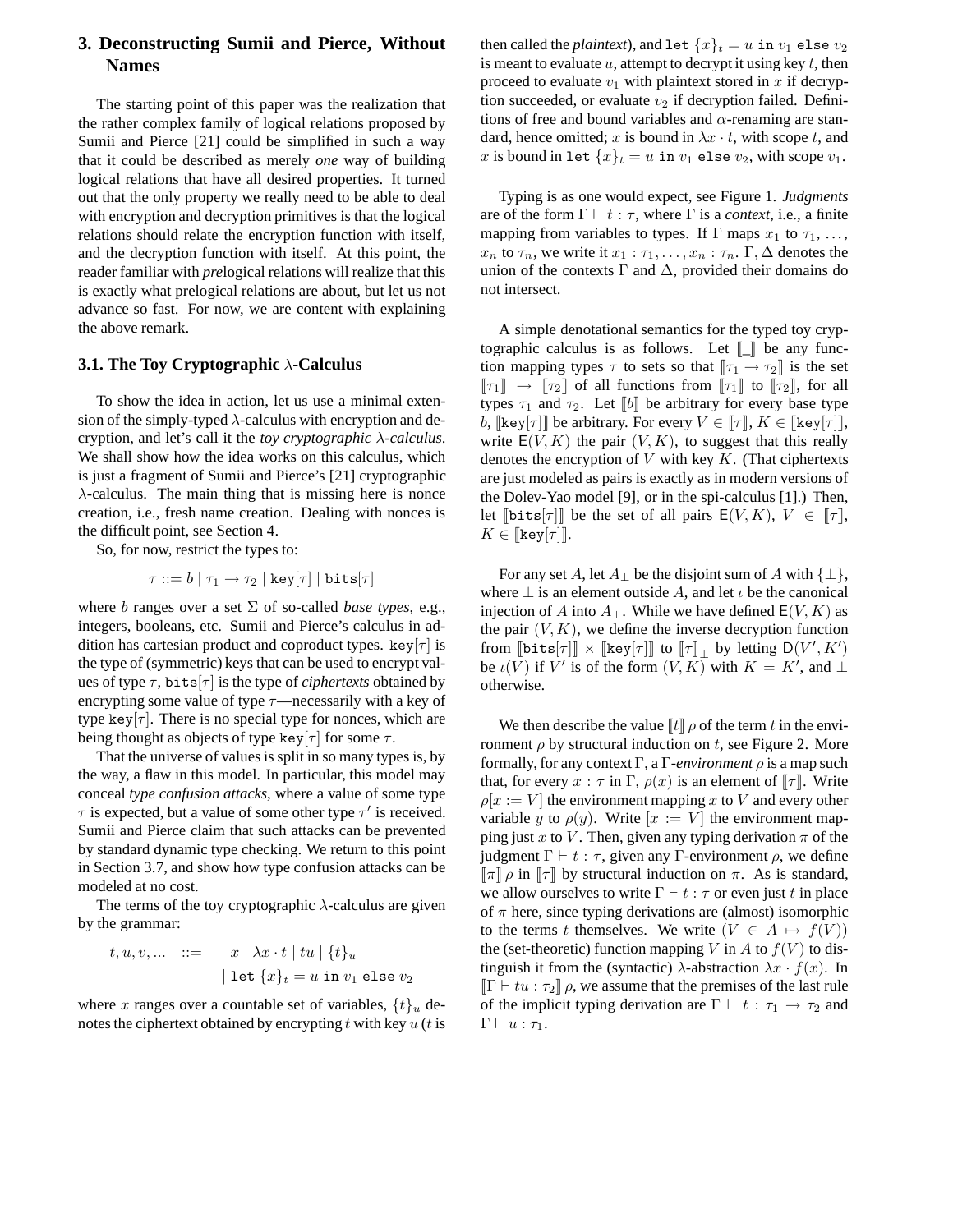$$
\frac{\Gamma, x : \tau \vdash x : \tau}{\Gamma, x : \tau \vdash x : \tau} (Var) \qquad \frac{\Gamma, x : \tau_1 \vdash t : \tau_2}{\Gamma \vdash \lambda x \cdot t : \tau_1 \to \tau_2} (Lam) \qquad \frac{\Gamma \vdash t : \tau_1 \to \tau_2 \qquad \Gamma \vdash u : \tau_1}{\Gamma \vdash tu : \tau_2} (App)
$$
\n
$$
\frac{\Gamma \vdash t : \tau \qquad \Gamma \vdash u : \text{key}[\tau]}{\Gamma \vdash t : \text{key}[\tau]} (Enc) \qquad \frac{\Gamma \vdash t : \text{key}[\tau]}{\Gamma \vdash \text{key} \vdash t : \tau' \qquad \Gamma \vdash v_2 : \tau'} \qquad (Dec)
$$
\n
$$
\frac{\Gamma \vdash t : \text{key}[\tau]}{\Gamma \vdash \text{let} \{x\}_t = u \text{ in } v_1 \text{ else } v_2 : \tau'} (Dec)
$$

### **Figure 1. Typing the toy cryptographic** λ**-calculus**

$$
\begin{array}{rcl}\n[\Gamma, x:\tau \vdash x:\tau] \rho & = & \rho(x) \\
[\Gamma \vdash \lambda x \cdot t:\tau_1 \to \tau_2] \rho & = & (V \in [\![\tau_1]\!] \mapsto [\![\Gamma, x:\tau_1 \vdash t:\tau_2]\!] \rho[x:=V]) \\
[\Gamma \vdash tu:\tau_2] \rho & = & [\![\Gamma \vdash t:\tau_1 \to \tau_2]\!] \rho([\![\Gamma \vdash u:\tau_1]\!] \rho) \\
[\Gamma \vdash \{t\}_u:\text{bits}[\tau]\!] \rho & = & \text{E}([\![\Gamma \vdash t:\tau]\!] \rho, [\![\Gamma \vdash u:\text{key}[\tau]]]) \\
[\![\text{let } \{x\}_t = u \text{ in } v_1 \text{ else } v_2]\!] \rho & = & \left\{ \begin{array}{rcl}\n[v_1]\!] \rho[x:=V_1] & \text{if } V = \iota(V_1) \\
[v_2]\!] \rho & & \text{if } V = \bot\n\end{array}\right. \text{ where } V = \text{D}([\![u]\!] \rho, [\![t]\!] \rho)\n\end{array}
$$

**Figure 2. A simple denotational semantics for the toy cryptographic** λ**-calculus**

## **3.2. Contextual Equivalence**

Now fix a subset Obs of Σ, of so-called *observation types*. Typically, Obs will contain just the type bool of Booleans, one of the base types. We say that two terms u and v such that  $\vdash u : \tau$  and  $\vdash v : \tau$  are derivable, for the same type  $\tau$ , are *contextually equivalent*, and we write  $u \approx_{\tau} v$ , in the set-theoretic model above if and only if, whatever the term C such that  $x : \tau \vdash C : o$  is derivable ( $o \in \mathsf{Obs}$ ),  $\llbracket \mathcal{C} \rrbracket [x := \llbracket u \rrbracket = \llbracket \mathcal{C} \rrbracket [x := \llbracket v \rrbracket].$  Intuitively, this (essentially standard) notion captures the fact that we would like to consider  $u$  and  $v$  as equivalent provided, whatever the question we ask about them, the answer is the same for u and v. Asking a question about  $t$  means executing  $t$  in a context (a.k.a., an operating system)  $\mathcal C$  with type bool, i.e., running  $C$  when  $x$  takes the value of  $t$  and testing whether the result is true or false. If the answer differs for  $t = u$ and for  $t = v$  in the context C, then there is an observable difference between  $u$  and  $v$ . Taking other observation types than bool is certainly possible, but we usually do not want function, key and bits types to be observation types.

# **3.3. What Are Logical Relations for Encryption?**

In the λ-calculus setting, a (binary) *logical relation* is a family  $\left( {\mathcal{R}_{\tau}} \right)_{\tau\text{ type}}$  of binary relations  ${\mathcal{R}_{\tau}},$  one for each type  $\tau$ , on  $\llbracket \tau \rrbracket$ , such that:

**(Log)** for every 
$$
f, f' \in [\![\tau_1 \to \tau_2]\!], f \mathcal{R}_{\tau_1 \to \tau_2} f'
$$
 if and  
only if for every  $a \mathcal{R}_{\tau_1} a', f(a) \mathcal{R}_{\tau_2} f'(a')$ .

Here we write  $a \mathcal{R} a'$  to say that  $a$  and  $a'$  are related by the binary relation  $R$ . In other words, logical relations relate exactly those functions that map related arguments to related results. This is the standard definition of logical relations in the  $\lambda$ -calculus [13]. Note that there is no constraint on base types. In the typed  $\lambda$ -calculus, i.e., without encryption and decryption, the condition above forces  $(\mathcal{R}_{\tau})_{\tau\ \text{type}}$ to be uniquely determined, by induction on types, from the relations  $\mathcal{R}_b$ ,  $b \in \Sigma$ . More importantly, it entails the so-called *basic lemma*. To state it, first say that two Γenvironments  $\rho$ ,  $\rho'$  are *related* by the logical relation, in notation  $\rho \mathcal{R}_{\Gamma} \rho'$ , if and only if  $\rho(x) \mathcal{R}_{\tau} \rho'(x)$  for every x :  $\tau$  in Γ. The basic lemma states that if  $\Gamma \vdash t_0 : \tau$  is derivable, and  $\rho$ ,  $\rho'$  are two related Γ-environments, then  $[[t_0]] \rho \mathcal{R}_{\tau}$   $[[t_0]] \rho'$ . This is a simple induction on (the typing derivation of)  $t_0$ .

We are interested in the basic lemma because, as observed e.g. in [21], this implies that for any logical relation that coincides with equality on observation types, any two terms with logically related values are contextually equivalent. More precisely, assume that  $\mathcal{R}_o$  is equality on  $\llbracket o \rrbracket$ for every  $o \in \text{Obs}$ . Then, if  $\vdash u : \tau$  and  $\vdash v : \tau$  are derivable, and  $u \mathcal{R}_{\tau} v$ , then  $u \approx_{\tau} v$ . Indeed, by the basic lemma, for every C such that  $x : \tau \vdash C : o$  is derivable  $(o \in \text{Obs})$ , then  $\llbracket \mathcal{C} \rrbracket [x := \llbracket u \rrbracket \rrbracket \mathcal{R}_o \llbracket \mathcal{C} \rrbracket [x := \llbracket v \rrbracket],$  i.e.,  $\llbracket \mathcal{C} \rrbracket [x := \llbracket u \rrbracket = \llbracket \mathcal{C} \rrbracket [x := \llbracket v \rrbracket]$  since  $\mathcal{R}_o$  is equality.

In the toy cryptographic  $\lambda$ -calculus, we have left the definition of  $\mathcal{R}_{\text{key}[\tau]}$  and  $\mathcal{R}_{\text{bits}[\tau]}$  open. Here are conditions under which the basic lemma holds in the toy cryptographic λ-calculus. For any type τ, let  $\mathcal{R}_{\tau}$  option be the binary relation on  $\llbracket \tau \rrbracket_{\perp}$  defined by  $V$   $\mathcal{R}_{\tau \text{ option }} V'$  if and only if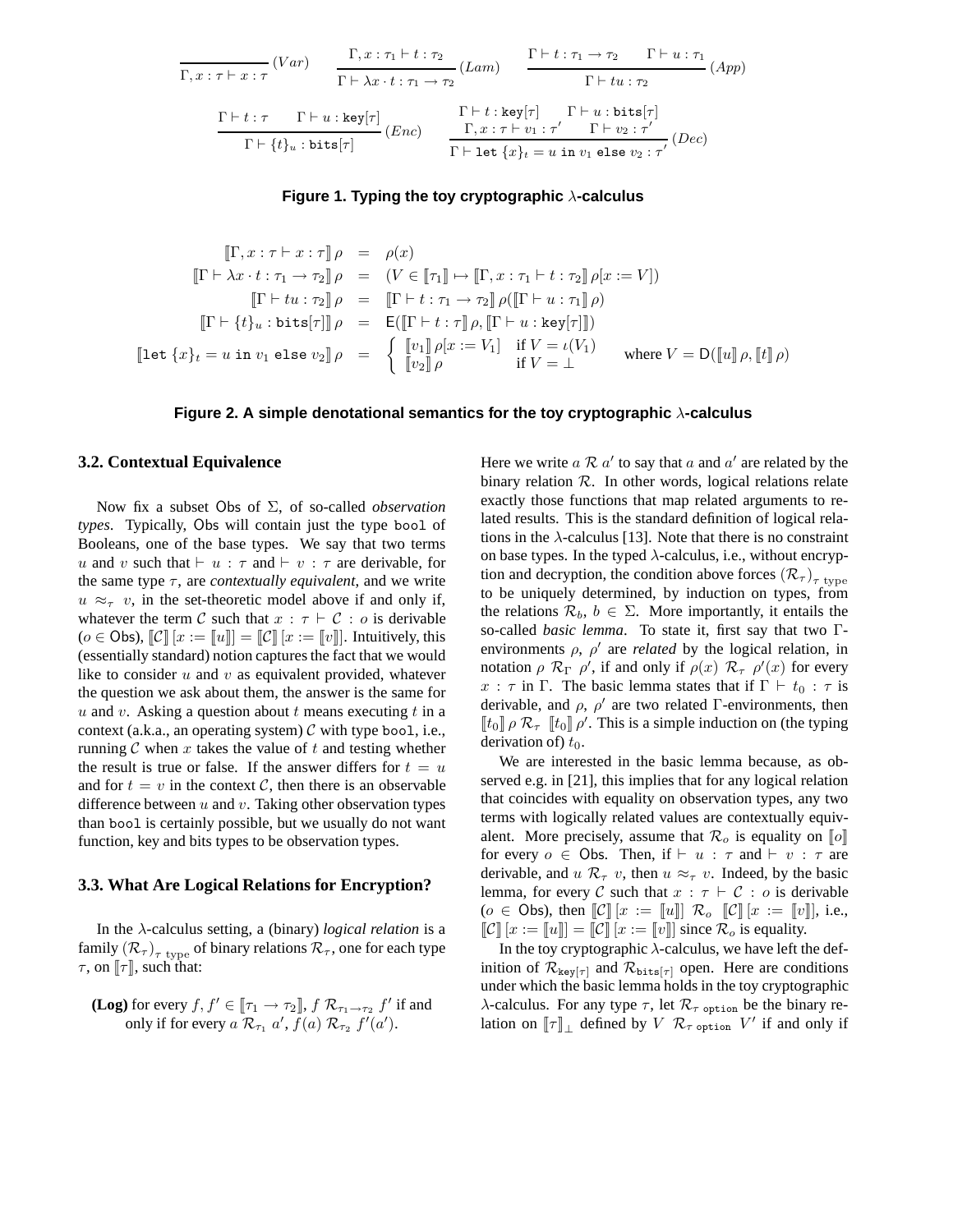$V = V' = \bot$ , or  $V = \iota(V_1)$ ,  $V' = \iota(V'_1)$  for some  $V_1$ ,  $V'_1$ , and  $V_1$   $\mathcal{R}_{\tau}$   $V_1'$ .

**Lemma 1** *Assume that:*

*1. for every*  $V \mathcal{R}_{\tau}$   $V'$  *and*  $K \mathcal{R}_{\text{key}[\tau]}$   $K'$ *,*  $\mathsf{E}(V,K) \mathrel{{\mathcal R}}_{\texttt{bits}[\tau]} \mathsf{E}(V',K');$ 2. for every  $V \mathcal{R}_{\text{bits}[\tau]}$   $V'$  and  $K \mathcal{R}_{\text{key}[\tau]}$   $K'$ ,

 $\mathsf{D}(V,K) \mathrel{{\mathcal R}}_{\tau \text{ option}} \mathsf{D}(V',\dot{K}').$ *Then the basic lemma holds: if*  $\Gamma$   $\vdash$   $t_0$  :  $\tau$  *is deriv-*

*able, and* ρ*,* ρ ′ *are two related* Γ*-environments, then*  $[\![t_0]\!] \rho \mathcal{R}_{\tau}$   $[\![t_0]\!] \rho'.$ 

**Proof.** By structural induction on  $t_0$ . The cases of variables,  $\lambda$ -abstractions and applications are standard [13]. The case of encryptions  $\{t\}_u$  is by item 1. When  $t_0 =$ let  ${x}_t = u$  in  $v_1$  else  $v_2$ , by induction hypothesis we have  $\llbracket u \rrbracket \rho \mathcal{R}_{\text{bits}}[\tau] \llbracket u \rrbracket \rho'$  and  $\llbracket t \rrbracket \rho \mathcal{R}_{\text{key}[\tau]} \llbracket t \rrbracket \rho',$  so, letting  $\overline{V} = D([\![u]\!] \rho, [\![t]\!] \rho)$  and  $\overline{V'} = D([\![u]\!] \rho', [\![t]\!] \rho'),$  then V  $\mathcal{R}_{\tau \text{ option }} V'$  by 2. Therefore, either  $V = V' = \bot$ , so  $\begin{bmatrix} t_0 \end{bmatrix} \rho = \begin{bmatrix} v_2 \end{bmatrix} \rho = \begin{bmatrix} v_2 \end{bmatrix} \rho'$  (by induction hypothesis)  $=\left[\![t_0]\!] \rho';$  or  $V = \iota(V_1), V' = \iota(V'_1),$  and  $\left[\![t_0]\!] \rho =$  $\llbracket v_1 \rrbracket \rho[x := V_1] = \llbracket v_1 \rrbracket \rho'[x := V_1']$  (by induction hypothe- $\sin = [t_0] \rho'$ . ✷

Before we proceed, let us remark that we have never used *any* property of E or D in the proof of this lemma. The property that  $D(E(V, K), K) = \iota(V)$  is only needed to show that let  $\{x\}_t = \{u\}_t$  in  $v_1$  else  $v_2$  and  $v_1[x := u]$  have the same semantics, which we do not care about here. The property that  $E(V, K)$  is the pair  $(V, K)$ , or that E is even injective, is just never needed. This means that Lemma 1 also holds if we use encryption primitives that obey algebraic laws: we shall use this observation in Section 3.7.

There is a kind of converse to Lemma 1. Assume that we have an additional type former  $\tau$  option, with constructors SOME :  $\tau \rightarrow \tau$  option and NONE :  $\tau$  option. Assume their semantics is given by  $[\![\tau \text{ option}]\!] = [\![\tau]\!]_\bot$ ,  $[\![\text{SOME } t]\!] = \iota([\![t]\!])$ ,  $[\![\text{NONE}]\!] =$ ⊥. Finally, assume that  $\mathcal{R}_{\tau}$  option is defined as above. Then we may define an encryption primitive  $enc = \lambda v$ .  $\lambda k \cdot \{v\}_k$  and a decryption primitive in the toy cryptographic lambda-calculus by  $dec = \lambda v \cdot \lambda k \cdot \text{let } \{x\}_k =$  $v$  in SOME  $x$  else NONE. If the basic lemma holds, then we must have  $\llbracket enc \rrbracket$   $\mathcal{R}_{\tau \to \text{key}[\tau] \to \text{bits}[\tau]}$   $\llbracket enc \rrbracket$  and  $\llbracket dec \rrbracket$   $\mathcal{R}_{\texttt{bits}[\tau] \to \texttt{key}[\tau] \to \tau}$  option  $\llbracket dec \rrbracket$ . These are just conditions 1. and 2.

Call cryptographic logical relation any logical relation for which the basic lemma holds. Conditions 1. and 2. can therefore be rephrased as the following motto:

# A cryptographic logical relation should relate encryption with itself, and decryption with itself.

#### **3.4. Existence of Logical Relations for Encryption**

How can we *build* a cryptographic logical relation inductively on types? We first need to address the question of *existence* of logical relations satisfying the basic lemma.

Let us fix a type  $\tau$ , and assume that we have already constructed  $\mathcal{R}_{\tau}$  and  $\mathcal{R}_{\text{key}[\tau]}$ . Let  $\mathcal{R}_{\text{bits}[\tau]}^{\perp}$  be the smallest relation on  $[\![bits[\tau]]\!]$  satisfying condition 1., i.e., such that  $E(V, K)$   $\mathcal{R}_{\text{bits}[\tau]}^{\perp}$   $E(V', K)$  for all  $V$   $\mathcal{R}_{\tau}$   $V'$  and K  $\mathcal{R}_{\text{key}[\tau]}$  K'. Let  $\mathcal{R}_{\text{bits}[\tau]}^{\top}$  be the largest relation on  $[\![bits[\tau]]\!]$  satisfying condition 2., i.e., such that whenever  $\overline{V}$   $\mathcal{R}_{\texttt{bits}[\tau]}^{\top}$   $V'$ , then  $\mathsf{D}(V,K)$   $\mathcal{R}_{\tau \texttt{option}}$   $\mathsf{D}(V',K')$  for every  $K$   $\mathcal{R}_{\text{key}[\tau]}$  K'. These two relations clearly exist. Conditions 1. and 2. state that we should choose  $\mathcal{R}_{\text{bits}[\tau]}$  so that  $\mathcal{R}^\perp_{\texttt{bits}[\tau]} \subseteq \mathcal{R}^\top_{\texttt{bits}[\tau]}.$  This exists if and only if  $\mathcal{R}^\perp_{\tt bits[\tau]} \subseteq \mathcal{R}^\top_{\tt bits[\tau]}.$ 

In turn,  $\mathcal{R}^\perp_{\texttt{bits}[\tau]} \subseteq \mathcal{R}^\top_{\texttt{bits}[\tau]}$  is equivalent to: for every  $V \mathcal{R}_{\tau}$  V' and  $\overrightarrow{K} \mathcal{R}_{\text{key}[\tau]}$   $\overrightarrow{K}'$ , for every  $K_1 \mathcal{R}_{\text{key}[\tau]}$   $K'_1$ ,  $D(E(V, K), K_1)$   $\mathcal{R}_{\tau \text{ option}}$   $D(E(V', K'), K'_1)$   $(*)$ . Let therefore  $V \mathcal{R}_{\tau} V'$ , and fix  $K \mathcal{R}_{\text{key}[\tau]} K'$ . By choosing  $K_1 = K$ , (\*) becomes  $\iota(V)$   $\mathcal{R}_{\tau \text{ option}}$   $D(E(V', K'), K'_1)$ , which is equivalent to  $K' = K'_1$  and  $V \mathcal{R}_{\tau} V'$ . Similarly by choosing  $K' = K'_1$ , we get  $K = K_1$  and  $V \mathcal{R}_{\tau} V'$ . In other words, as soon as  $\mathcal{R}_{\tau}$  is not empty,  $\mathcal{R}_{\text{key}[\tau]}$  must be a *partial bijection* on [ $\text{key}[\tau]$ ], i.e., the graph of a bijection between two subsets of  $[\&eq[r]\]$ .

**Proposition 2** Let  $\mathcal{R}_b^0$  be given binary relations on  $\llbracket b \rrbracket$  for *every base type b. Let*  $\mathcal{R}^0_{\mathbf{key}[\tau]}$  *be any partial bijection on* [key[τ]] for every type τ. There exists a cryptographic log*ical relation*  $(R_{\tau})_{\tau \text{ type }}$  *such that*  $R_b = R_b^0$  *for every base type b, and such that*  $\mathcal{R}_{\text{key}[\tau]} = \mathcal{R}_{\text{key}[\tau]}^0$  for every type  $\tau$ . We may define  $\mathcal{R}_{\text{bits}[\tau]}$ , for any type  $\tau$ , as any relation such  $\mathit{that} \ \mathcal{R}_{\texttt{bits}[\tau]}^{\perp} \subseteq \mathcal{R}_{\texttt{bits}[\tau]}^{\perp} \subseteq \mathcal{R}_{\texttt{bits}[\tau]}^{\top}.$ 

**Proof.** Build the logical relation by induction on types. When building  $\mathcal{R}_{\text{bits}[\tau]}$ , we need to check that  $\mathcal{R}_{\text{bits}[\tau]}^{\perp} \subseteq$  $\mathcal{R}_{\texttt{bits}[\tau]}^{\top}$ . Let  $V$   $\mathcal{R}_{\tau}$   $V', K$   $\mathcal{R}_{\texttt{key}[\tau]}$   $K',$  and  $K_1$   $\mathcal{R}_{\texttt{key}[\tau]}$   $K'_1$ be arbitrary, and let us check  $(*)$  (see discussion above). If  $K = K_1$  then  $K' = K'_1$  since  $\mathcal{R}_{\text{key}[\tau]}$  is a partial bijection, so  $D(E(V, K), K_1) = \iota(V) \widetilde{\mathcal{R}}_{\tau}$  option  $\iota(V') =$  $D(E(V', K'), K'_1)$ , hence (\*) holds. Similarly, if  $K' = K'_1$ then  $K = K_1$ , so (\*) holds again. Finally, if  $K \neq K_1$ and  $K' \neq K'_1$ ,  $\mathsf{D}(\mathsf{E}(V,K), K_1) = \perp \mathcal{R}_{\tau \text{ option}} \perp =$  $D(E(V', K'), K'_1)$ , hence again (\*) holds.

Proposition 2 shows that cryptographic logical relations exist that coincide with given relations on base types. But contrarily to logical relations in the  $\lambda$ -calculus, they are far from being uniquely determined: we have considerable freedom as to the choice of the relations at key and bits types.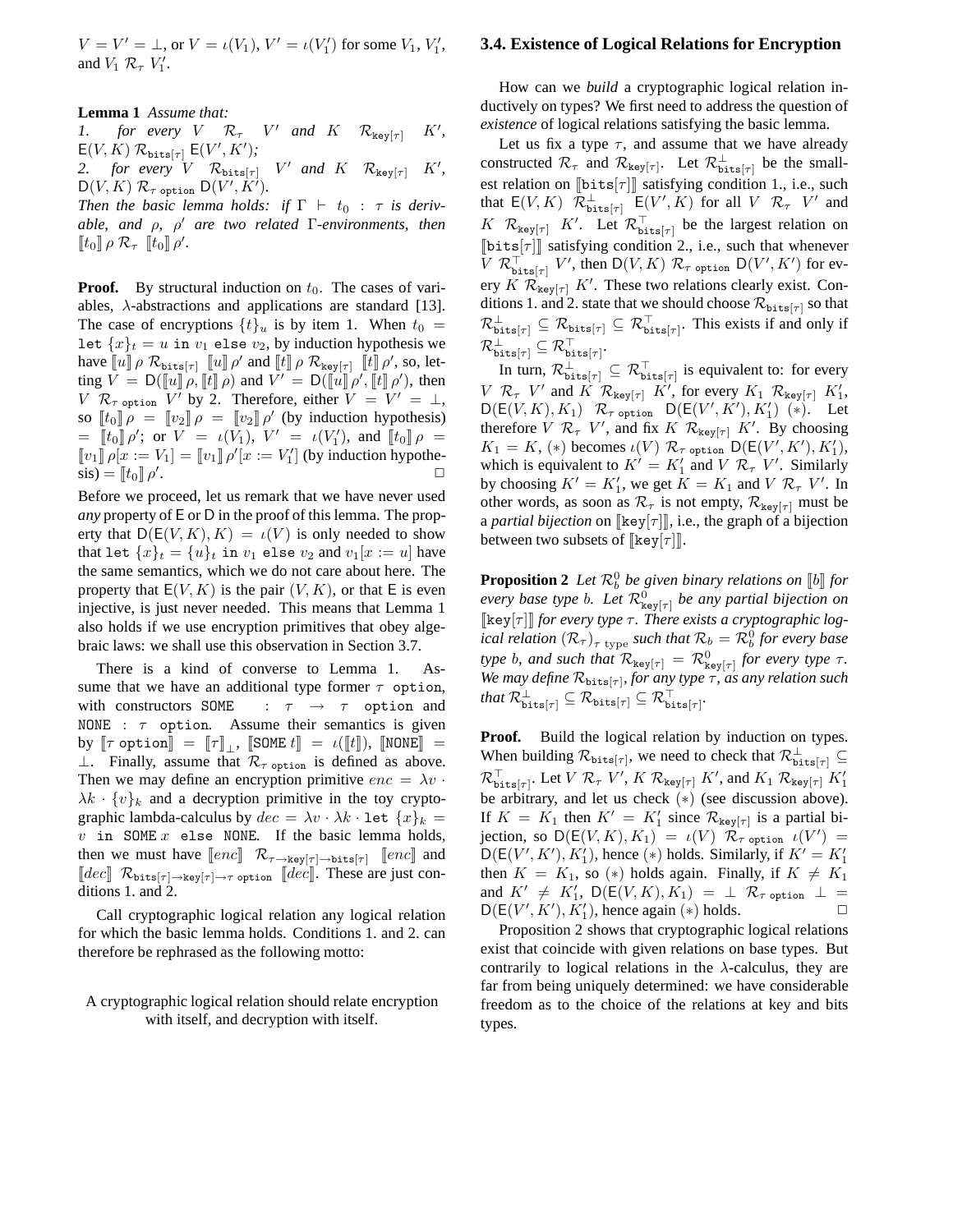To define  $\mathcal{R}_{\text{key}[\tau]}$ , notably, we may use the intuition that some keys are observable by an intruder, and some others are not. Letting  $fr<sub>\tau</sub>$  be the set of observable keys, define  $\mathcal{R}_{\text{kev}[\tau]}$  as relating the key K with itself provided  $K \in fr_{\tau}$ , and not relating any non-observable key with any key. This is clearly a partial bijection, in fact one that coincides with the identity on the subset  $fr_{\tau}$  of  $[\text{key}[\tau]]$ . This is a popular choice:  $fr_{\tau}$  is what Abadi and Gordon [2] call a *frame*, up to the fact that frames are defined there as sets of names, not of keys.

To define  $\mathcal{R}_{\text{bits}[\tau]}$ , we may choose any relation sandwiched between  $\mathcal{R}^{\perp}_{\text{bits}[\tau]}$  and  $\mathcal{R}^{\top}_{\text{bits}[\tau]}$ . Let us make these two more explicit.

For every  $V_0, V'_0 \in \llbracket \texttt{bits}[\tau] \rrbracket$ ,  $V_0$   $\mathcal{R}^\perp_{\texttt{bits}[\tau]}$   $V'_0$  if and only if  $V_0$  is of the form  $E(V, K)$ ,  $V'_0$  is of the form  $E(V', K'), V \mathcal{R}_{\tau} V'$  and  $K \mathcal{R}_{\text{key}[\tau]} K'$ , i.e.,  $K = K' \in$  $fr_{\tau}$ . In other words,  $V_0$  and  $V'_0$  are related by  $\mathcal{R}^{\perp}_{\text{bits}[\tau]}$  if and only if they are encryptions of related plaintexts by a unique key that the intruder may observe.

On the other hand,  $V_0$   $\mathcal{R}_{\text{bits}[\tau]}^{\top}$   $V_0'$  if and only if  $V_0 =$  $E(V, K)$  and  $V'_0 = E(V', K')$  with either  $V \mathcal{R}_{\tau} V'$  and  $K = K' \in fr_{\tau}$ , or  $K, K' \notin fr_{\tau}$  (whatever  $V, V'$ ).

So,  $\mathcal{R}_{\text{bits}[\tau]}$  is completely characterized by the datum of  $fr_{\tau}$ , plus a function  $\psi_{\tau}$  mapping pairs of keys K, K' in  $[\![\text{key}[\tau]] \setminus fr_{\tau} \!]$  to a binary relation  $\psi_{\tau}(K, K')$  on  $[\![\tau]\!]$ : if  $\mathcal{R}_{\text{bits}[\tau]}$  is given, then let  $\psi_{\tau}(K, K')$  be defined as relating V with V' if and only  $E(V, K)$   $\mathcal{R}_{\text{bits}[\tau]}$   $E(V', K')$ ; on the other hand, given  $\psi_{\tau}$ , the relation  $\mathcal{R}_{\text{bits}[\tau]}$  that relates  $E(V, K)$  with  $E(V', K')$  if and only if  $V \dot{\mathcal{R}}_{\tau}^{\dagger} V'$  and  $K = K' \in fr_{\tau}$ , or  $K, K' \notin fr_{\tau}$  and  $V \psi_{\tau}(K, K')$  V', is such that  $\mathcal{R}_{\texttt{bits}[\tau]}^\perp \subseteq \mathcal{R}_{\texttt{bits}[\tau]} \subseteq \mathcal{R}_{\texttt{bits}[\tau]}^\top.$ 

Given parameters  $fr$  and  $\psi$ , we then get the following definition of a *unique* cryptographic logical relation by induction on types, so that it coincides with given relations on base types:

**Proposition 3** Let  $fr<sub>\tau</sub>$  be some subset of  $[\ker[\tau]]$ *, for each type*  $\tau$ , and  $\psi_{\tau}$  *be any function from* ( $[\![ \text{key}[\tau ]\!] \setminus fr_{\tau} )^2$  *to the set*  $\mathbb{P}(\llbracket \tau \rrbracket \times \llbracket \tau \rrbracket)$  *of binary relations on*  $\llbracket \tau \rrbracket$ *.* 

*For any family*  $\mathcal{R}_b^0$  *of binary relations on* [*b*], *b a base* type, let  $(\mathcal{R}_{\tau}^{fr,\psi})_{\tau\text{ type}}$  be the family of relations defined by: •  $\mathcal{R}_b^{fr,\psi} = \mathcal{R}_b^0$  for each base type *b*;

•  $k_b = k_b$  for every  $f, f' \in [\tau_1 \to \tau_2]$ ,  $f \mathcal{R}^{fr, \psi}_{\tau_1, \tau_2, \tau_3} f'$  if and only if for every a  $\mathcal{R}_{\tau_1}^{fr, \psi}$  a<sup>*f*</sup>,  $f(a)$   $\mathcal{R}_{\tau_2}^{\overline{f}r, \psi}$   $f'(a')$ ;

• *for every*  $K, K' \in [\![ \text{key}[\tau] ]\!]$ ,  $K$   $\mathcal{R}_{\text{key}[\tau]}^{fr, \psi}$   $K'$  if and only if  $K = K' \in fr_{\tau}$ ;

• *for every*  $V, V' \in [\![\tau]\!]$ *, for every*  $K, K' \in [\![\text{key}[\tau]]\!]$ *,*  $E(V, K)$   $\mathcal{R}_{\text{bits}}^{fr, \psi}$  $f^{r,\psi}_{\texttt{bits}[\tau]}$   $\mathsf{E}(V',K')$  if and only if  $V$   $\mathcal{R}_{\tau}^{fr,\psi}$   $V'$  and  $K = K' \in fr_{\tau}$ , or  $K, K' \notin fr_{\tau}$  and  $V \psi_{\tau}(K, K')$   $V'.$ *Then, whatever the choices of*  $fr$ *<sub>τ</sub> and*  $\psi$ *<sub>τ</sub>,*  $(\mathcal{R}_{\tau}^{fr,\psi})$ *<sub>τ type</sub> is a cryptographic logical relation.*

Clearly, Proposition 3 generalizes to the case where  $fr<sub>\tau</sub>$  and

 $\psi_{\tau}$  are not given *a priori*, but are defined using the relations  $\mathcal{R}_{\tau'}^{fr,\psi}$  for (not necessarily strict) subtypes  $\tau'$  of  $\tau$ . That is, when not just  $\mathcal{R}_{\tau}^{fr,\psi}$  but also  $fr_{\tau}$  and  $\psi_{\tau}$  are defined by mutual induction on types.

Ignoring the treatment of fresh names and the fact that their semantics is operational and ours is denotational, Sumii and Pierce [21, Section 6.3] use a unique function  $\varphi$ , instead of a family of functions  $\psi_{\tau}$ , in defining their logical relation at bits types. This is inessential. They also define their logical relation on terms, while we define ours on their semantics. While we write  $V_0$   $\mathcal{R}^{fr, \psi}_{\tau}$   $V'_0$ , they use the notation  $\varphi \vdash^{\text{val}} V_0 \sim V'_0 : \tau$ . They do not use a frame  $fr_{\tau}$ . Again ignoring fresh names, they define  $\varphi \vdash^{\text{val}}$  $K \sim K'$ : key[ $\tau$ ] by  $K = K'$  and  $(K, K'') \notin \text{dom } \varphi$ ,  $(K'', K') \notin \text{dom } \varphi \text{ for any } K'' \in [\text{key}[\tau]]$ , so that they get the same definition for key types key $|\tau|$  as in Proposition 3, provided  $fr_{\tau}$  is defined as  $\{K \in \llbracket \ker[\tau] \rrbracket \, | (K, K'') \not\in$ dom  $\varphi$  and  $(K'', K) \notin \text{dom } \varphi$  for any  $K'' \in [\text{key}[\tau]]$ . Their definition of the logical relation at bits types (again, ignoring names) is  $\varphi\vdash^{\text{val}}\mathsf{E}(V,K)\sim \mathsf{E}(V',K')$  : bits $[\tau]$ if and only if  $(K, K') \notin \text{dom } \varphi$  and  $V \mathcal{R}_{\tau}^{fr, \psi} V'$ , or  $(K, K') \in \text{dom } \varphi \text{ and } V \psi(K, K') \ V'$ . This is exactly the definition we had in Proposition 3 if we take  $\varphi = \psi$ , provided the complement of dom  $\varphi$  is exactly  $fr^2_{\tau}$ . Conversely, given  $\varphi$  we may define  $\psi_{\tau}$  on  $(\text{key}[\tau] \setminus fr_{\tau})^2$  by:  $\psi_{\tau}(K,K') = \varphi(K,K')$  if  $(K,K') \in \text{dom } \varphi$ , otherwise  $\psi_{\tau}(K,K') = \mathcal{R}_{\tau}^{fr,\psi}$ . (Note that dom  $\varphi \subseteq (\text{key}[\tau] \setminus$  $f(r_\tau)^2$ .) Then our definition of  $\mathcal{R}_{\text{bits}}^{fr, \psi}$  $b_{\text{bits}[\tau]}^{J^T,\psi}$  coincides with their definition—provided fresh names are ignored in their definition, and provided we restrict ourselves to logical relations on key types that are restriction of the equality relation instead of being more general partial bijections.

It is interesting, too, to relate the definition of  $\mathcal{R}_{\tau}^{fr, \psi}$  to selected parts of the notion of framed bisimulation [2]. We have already mentioned that the notion of frame originated in this paper, although frames related names and not keys. Slightly adapting [2] again, call a *theory* (on type bits[ $\tau$ ]) any *finite* binary relation  $th_{\tau}$  on  $[\text{bits}[\tau]]$ . By finite, we mean that it should be finite as a set of pairs of values. A frame-theory pair  $(fr_\tau, th_\tau)$  is *consistent* if and only if  $th_\tau$ is a partial bijection, and  $E(V, K)$   $th_{\tau} E(V', K')$  implies  $K \notin fr_{\tau}$  and  $K' \notin fr_{\tau}$ . Any consistent frame-theory pair determines a  $\psi_{\tau}$  function by  $V \psi_{\tau}(K, K')$  V' if and only if  $E(V, K)$   $th_{\tau} E(V', K')$ . It follows that frame-theory pairs, as explained here, are special cases of pairs of a frame  $fr<sub>\tau</sub>$ and a function  $\psi_{\tau}$ .

# **3.5. A More Uniform Toy Cryptographic** λ**-Calculus, and Prelogical Relations**

Reflecting on the developments above, we see that it would be much natural to use, instead of the toy cryptographic  $\lambda$ -calculus, a simply-typed  $\lambda$ -calculus with two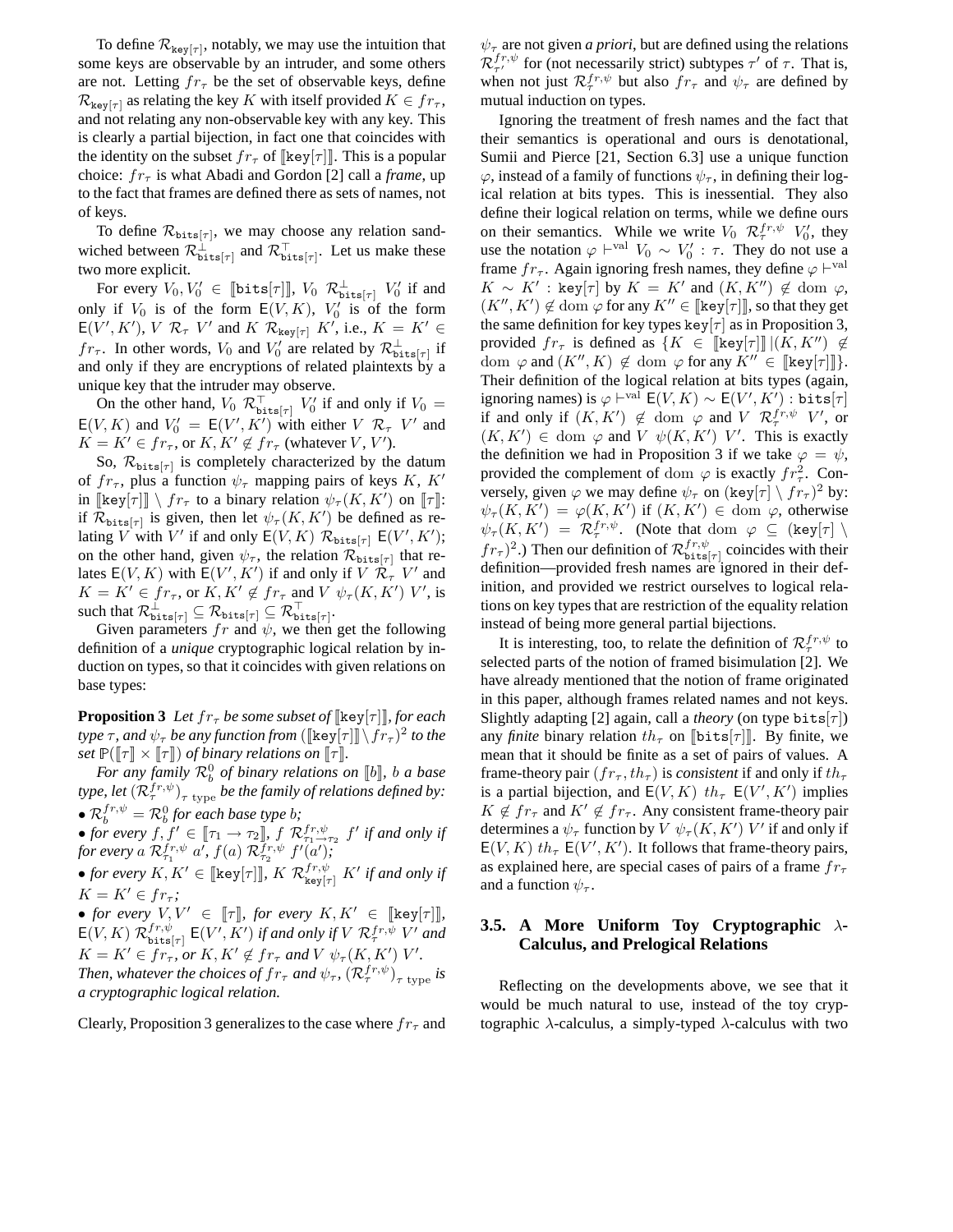constants enc and dec, with respective semantics given by E and D. While we are at it, it is clear from the way we define  $\mathcal{R}_{\texttt{key}[\tau]}^0$  in Proposition 3 that the type key $[\tau]$  behaves more like a base type than a type constructed from smaller types. It is therefore relevant to change the algebra of types to something like:

$$
\tau ::= b | \tau_1 \rightarrow \tau_2 | \text{bits}[\tau] | \text{key} | \tau \text{ option} | \dots
$$

where b ranges over Σ, Σ now contains a collection of *key*  $types \; \text{key}_1, \ldots, \text{key}_n \; (\text{wlog.}, \text{we shall use just one, which})$ we write key), and the  $\tau$  option type is used to give a typing to dec : bits $[\tau] \rightarrow \text{key} \rightarrow \tau$  option; enc is assumed to have type  $\tau \to \text{key} \to \text{bits}[\tau]$ . The final ellipsis is meant to indicate that there may be other type formers (products, etc.): we do not wish to be too specific here.

The language we get is just the simply-typed  $\lambda$ -calculus with constants... up to the fact that we need option types  $\tau$  option. The constants to consider here are at least dec, enc, SOME :  $\tau \rightarrow \tau$  option, NONE :  $\tau$  option, and case :  $\tau$  option  $\rightarrow (\tau \rightarrow \tau') \rightarrow \tau' \rightarrow \tau'$ . (The case constant implements the elimination principle for  $\tau$  option; we write case s of SOME  $x \Rightarrow t$  | NONE  $\Rightarrow t'$  instead of case  $s(\lambda x \cdot t)t'$ , and leave the semantics of case as an exercise to the reader.)

The fact that the constants dec, enc, are required to have their denotations, D and E, related to themselves is reminiscent of *prelogical relations* [11]. These can be defined in a variety of ways. Following [11, Definition 3.1, Proposition 3.3], a *prelogical relation* is any family  $(\mathcal{R}_{\tau})_{\tau \text{ type}}$  of relations (between two values of  $\llbracket \tau \rrbracket$  in our case) such that: **1.** for every  $f, f' \in [\![\tau_1 \to \tau_2]\!]$ , if  $f \mathcal{R}_{\tau_1 \to \tau_2}$   $f'$  and  $a \mathcal{R}_{\tau_1} a'$  then  $f(a) \mathcal{R}_{\tau_2} f'(a')$ ;

**2.** K  $\mathcal{R}_{\tau_1 \to \tau_2 \to \tau_1}$  K, where K is the function mapping  $x\in\llbracket\tau_1\rrbracket,$   $y\in\llbracket\tau_2\rrbracket$  to  $x;$ 

**3.** S  $\mathcal{R}_{(\tau_1 \to \tau_2 \to \tau_3) \to (\tau_1 \to \tau_2) \to \tau_1 \to \tau_3}$  S, where S is the function mapping  $x \in [\![ \tau_1 \rightarrow \tau_2 \rightarrow \tau_3 ]\!]$ ,  $y \in [\![ \tau_1 \rightarrow \tau_2 ]\!]$ ,  $z \in \llbracket \tau_1 \rrbracket$  to  $x(z)(y(z));$ 

**4.** and for every constant  $a : \tau$ ,  $\llbracket a \rrbracket \in \mathcal{R}_{\tau} \llbracket a \rrbracket \in$ .

where  $\llbracket a \rrbracket$  denotes  $\llbracket a \rrbracket$  *ρ* for any environment *ρ*. Condition 1. is just one half of **(Log)**. The basic lemma for prelogical relations [11, Lemma 4.1] is stronger than for logical relations: prelogical relations are *exactly* those families of relations indexed by types such that the basic lemma holds.

Note that the use of prelogical relations also requires us to relate the semantics of SOME with itself, that of NONE with itself, and that of case with itself.

Then, we may observe that prelogical relations are not just sound for contextual equivalence, they are *complete*, at all types, even higher-order. Recall that a value  $a \in \llbracket \tau \rrbracket$ is *definable* if and only if there exists a (necessarily closed) term t such that  $\vdash t : \tau$  is derivable, and  $a = \llbracket t \rrbracket \epsilon$ , where  $\epsilon$  is the empty environment. Note that it is fair to let Obs be {bool}, where bool is a base type with two constants true : bool and false : bool, such that  $\llbracket$ true $\rrbracket \epsilon = \top$ ,  $\llbracket$ false $\rrbracket \epsilon = \bot$ , and  $\llbracket$ bool $\rrbracket$  is  $\mathbb{B} = \{\top, \bot\}$ ; then, every element of <sup>B</sup> is definable.

**Theorem 4 (Completeness)** *Assume that observation types have no junk, in the sense that every value of*  $\llbracket o \rrbracket$  $(o \in \text{Obs})$  *is definable.* 

*Then prelogical relations are complete for contextual equivalence in the* λ*-calculus, in the strong sense that there is a prelogical relation*  $(\mathcal{R}_{\tau})_{\tau\ \rm{type}}$  *that coincides with equality on observation types*  $o \in \widehat{O}$  *bs such that, for every closed terms u*, *u' of type*  $\tau$ , *u*  $\approx_{\tau}$  *u' if and only if*  $\llbracket u \rrbracket \mathcal{R}_{\tau} \llbracket u' \rrbracket.$ 

**Proof.** Define  $\mathcal{R}_{\tau}$  on  $[\![\tau]\!]$  by a  $\mathcal{R}_{\tau}$  a' if and only if a and a' are definable and  $a \approx_{\tau} a'$ .

First,  $\approx_o$  coincides with equality on  $\llbracket o \rrbracket$ , for every  $o \in$ Obs. Indeed, if  $a = a'$  then clearly  $a \approx_0 a'$ . Conversely, if  $a \approx_o a'$  then  $\llbracket \mathcal{C} \rrbracket [x := a] = \llbracket \mathcal{C} \rrbracket [x := a']$  for every context of observation type, in particular for  $C = x$ ; so  $a = a'$ .

Since observation types have no junk,  $\mathcal{R}_o$  is also the equality relation on  $\llbracket o \rrbracket$ , for every  $o \in \text{Obs}.$ 

Next, we claim that  $(\mathcal{R}_{\tau})_{\tau \text{ type}}$  is a prelogical relation. First, check condition 1. Assume  $f \mathcal{R}_{\tau_1 \to \tau_2} f'$ , i.e., f and  $f'$  are definable (say by closed terms  $t$  and  $t'$  respectively) and for every  $C_{fun}$  such that  $z : \tau_1 \rightarrow \tau_2 \vdash C_{fun} : o$  is derivable ( $o \in \text{Obs}$ ),  $[\mathcal{C}_{fun}][z := f] = [\mathcal{C}_{fun}][z := f']$ . Let  $a \mathcal{R}_{\tau_1}$   $a'$ , i.e.,  $a$  and  $a'$  are definable (say by closed terms u and u' respectively) and for every  $\mathcal{C}_{arg}$  such that  $y : \tau_1 \vdash \mathcal{C}_{arg} : o$  is derivable ( $o \in \mathsf{Obs}$ ),  $[\![\mathcal{C}_{arg}]\!] [y := a] =$  $\llbracket \mathcal{C}_{arg} \rrbracket [y := a']$ .

We have to show that  $f(a)$   $\mathcal{R}_{\tau_2}$   $f'(a')$ . Let C be any term such that  $x : \tau_2 \vdash C : o$ , for any  $o \in \text{Obs}$ . Then  $f(a)$ and  $f'(a')$  are definable (by tu and  $t'u'$  respectively), and, letting  $z$  and  $z'$  be fresh variables:

$$
\begin{aligned}\n\llbracket \mathcal{C} \rrbracket \, [x := f(a)] \\
&= \quad \llbracket \mathcal{C}[x := zu] \rrbracket \, [z := f] \quad \text{(since } a = \llbracket u \rrbracket) \\
&= \quad \llbracket \mathcal{C}[x := zu] \rrbracket \, [z := f'] \quad \text{(since } f \mathcal{R}_{\tau_1 \to \tau_2} f') \\
&= \quad \llbracket \mathcal{C} \rrbracket \, [x := f'(a)] \\
&= \quad \llbracket \mathcal{C}[x := t'z'] \rrbracket \, [z' := a] \quad \text{(since } f' = \llbracket t' \rrbracket) \\
&= \quad \llbracket \mathcal{C}[x := t'z'] \rrbracket \, [z' := a'] \quad \text{(since } a \mathcal{R}_{\tau_1} a') \\
&= \quad \llbracket \mathcal{C} \rrbracket \, [x := f'(a')] \\
\end{aligned}
$$

Now check **4.** For every constant  $c : \tau$ ,  $\llbracket c \rrbracket \in \mathcal{R}_{\tau} \llbracket c \rrbracket \in$ ; this is obvious, since clearly  $[t] \in \mathcal{R}_{\tau} [t] \in \mathcal{R}$  for every closed term t of type  $\tau$ . Similarly, K  $\mathcal{R}_{\tau_1 \to \tau_2 \to \tau_1}$  K (take  $t = \lambda x \cdot \lambda y \cdot x$ ), and S is related to itself (take  $t = \lambda x \cdot \lambda y \cdot \lambda z \cdot xz(yz)$ ), establishing **2.** and **3.**

Finally, by definition  $\llbracket u \rrbracket^T \mathcal{R}_{\tau} \llbracket u \rrbracket'$  just means that  $\llbracket u \rrbracket \approx_{\tau} \llbracket u' \rrbracket$ , i.e.,  $u \approx_{\tau} u'$ , since  $\llbracket u \rrbracket$  and  $\llbracket u' \rrbracket$  are obviously definable.  $\Box$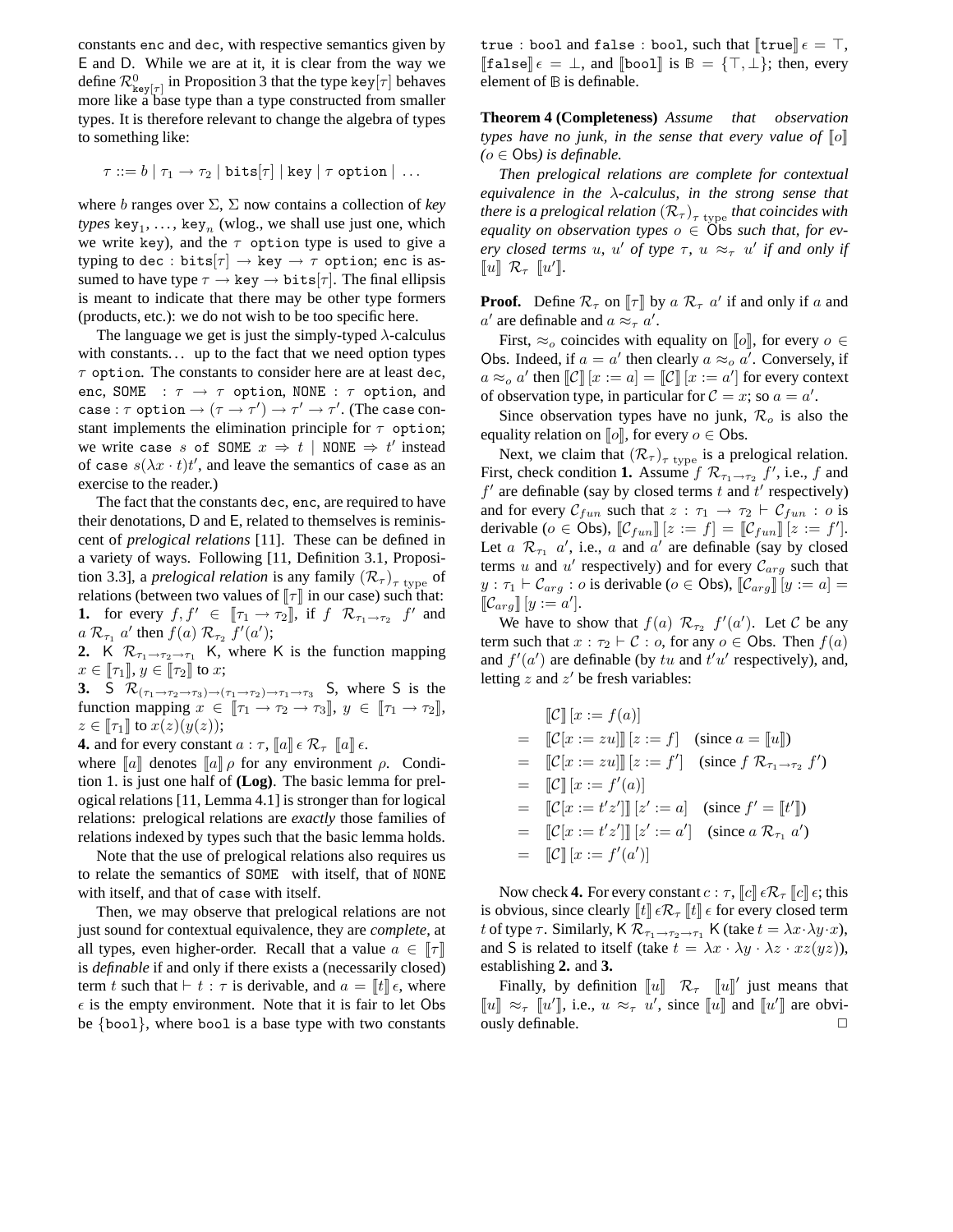The argument before Proposition 3 applies here without further ado: every prelogical relation must be a partial bijection at the key type, and conversely, any prelogical relation that is the equality on  $fr \subseteq \llbracket \text{key} \rrbracket$  at the key type satisfies the basic lemma, hence can be used to establish contextual equivalence. Specializing the prelogical relation  $(\mathcal{R}_{\tau})_{\tau\;\mathrm{type}}$ of Theorem 4, we get that  $\mathcal{R}_{\text{key}}$  is exactly equality on the set  $fr = \{ \parallel t \parallel \epsilon \mid \vdash t : \text{key} \}$  of definable keys.

Similarly, we may define the binary relation  $\psi_{\tau}(K, K'),$ for every  $K, K' \in [\![ \text{key} ]\!] \setminus fr$ , (i.e., i.e., for all non-definable keys) by  $V \psi_\tau(K, K')$   $V'$  if and only if  $E(V, K) \mathcal{R}_{\text{bits}[\tau]} E(V', K')$ , i.e., if and only if  $E(V, K)$  and  $E(V', K')$  are definable at type bits[ $\tau$ ], and  $\mathsf{E}(V,K) \mathcal{R}_{\texttt{bits}[\tau]} \mathsf{E}(V',K').$ 

From this, we infer immediately the following combination of the analogue of Proposition 3 (soundness) with Theorem 4 (completeness):

**Proposition 5** *Assume that observation types have no junk. There is a prelogical relation*  $(\mathcal{R}^{fr,\psi})_{\tau \text{ type}}$ , parameter*ized by*  $fr$  *and*  $\psi$ *, which is:* 

• strict *at the* key *type: i.e., for every*  $K, K' \in \llbracket \text{key} \rrbracket$ ,  $K$   $\mathcal{R}_{\text{key}}^{fr,\psi}$   $K'$  if and only if  $K = K' \in fr$ ;

• strict *at* bits[ $\tau$ ] *types: i.e., for every*  $V, V' \in [\![\tau]\!]$ *, for*  $\textit{every } K, K' \in \llbracket \texttt{key} \rrbracket, \, \mathsf{E}(V,K) \,\, \mathcal{R}_{\texttt{bits}}^{fr, \psi}$  $_{\texttt{bits}[\tau]}^{fr,\psi}$   $\mathsf{E}(V',K')$  if and *only if*  $V$   $\mathcal{R}_{\tau}^{fr,\psi}$   $V'$  and  $K = K' \in fr$ , or  $K, K' \notin fr$  and  $V \psi_{\tau}(K,K') V';$ 

• *which coincides with equality on observation types;*

• *and such that, for some* fr *and* ψ*, for every closed terms* t, t' of type  $\tau$ ,  $[[t]] \in \approx_{\tau} [[t']] \in \mathcal{H}$  and only if  $[[t]] \in \mathcal{R}^{fr,\psi}_\tau [[t']] \in$ .

The idea of being *strict* at some type  $\tau$  is, in all cases, that the (pre)logical relation at type  $\tau$  should be defined uniquely as a function of the (pre)logical relations at all immediate subterms of  $\tau$ . Analogously, we say that a prelogical relation  $(\mathcal{R}_{\tau}^{fr,\psi})_{\tau \text{ type}}$  is *strict* at  $\tau_1 \to \tau_2$  if and only if  $f \mathcal{R}_{\tau_1 \to \tau_2}^{fr, \psi} f'$  is equivalent to: for all  $a \mathcal{R}_{\tau_1}^{fr, \psi} a'$ ,  $f(a)$   $\mathcal{R}_{\tau_2}^{fr,\psi} f'(\tilde{a}')$  -i.e., if it is a (cryptographic) logical relation in the sense of Section 3.3.

Following the same idea, we say that  $(\mathcal{R}_{\tau})_{\tau\ \text{type}}$  is *strict* at  $\tau$  option if and only if a  $\mathcal{R}_{\tau}^{fr,\psi}$  option  $a'$  is equivalent to: either  $a = a' = \perp$ , or  $a = \iota(a_1)$ ,  $a' = \iota(a'_1)$ , and  $a_1$   $\mathcal{R}_{\tau}^{fr,\psi}$   $a'_1$ . The prelogical relation of Proposition 5 is then strict at option types, too, provided there is a closed term of type  $\tau$  or  $[\![\tau]\!]$  has no junk. Indeed, if  $a \mathcal{R}_{\tau}^{fr,\psi}$  option a' then, first, we cannot have  $a = \bot$  but  $a' = \iota(a'_1)$  (or conversely), since otherwise the context  $C = \text{case } x$  of SOME  $z \Rightarrow \text{true}$  | NONE  $\Rightarrow$  false would differentiate a from a'. So  $a = a' = \perp$ , or  $a = \iota(a_1)$ ,  $a' = \iota(a'_1)$ ; in the latter case, since  $a \approx_{\tau} a'$ , for every context C such that  $x : \tau$  option  $\vdash C : o$  $(o \in \text{Obs}), [\![\mathcal{C}]\!] [x := a] = [\![\mathcal{C}]\!] [x := a']$ . If  $[\![o]\!]$  is empty, then vacuously  $\llbracket \mathcal{C}' \rrbracket [x := a_1] = \llbracket \mathcal{C}' \rrbracket [x := a'_1]$ 

for every  $C'$  such that  $x : \tau \vdash C' : o$ . Otherwise, since  $o$  has no junk, let  $t_0$  be any closed term of type o.  $\llbracket \mathcal{C} \rrbracket [x := a] = \llbracket \mathcal{C} \rrbracket [x := a']$  holds in particular for  $\mathcal{C}$  = case  $x$  of SOME  $z \Rightarrow \mathcal{C}'[x := z] \,\mid$  NONE  $\Rightarrow t_0$ , where C' is arbitrary such that  $x : \tau \vdash C' : o:$  by an easy computation, we obtain  $\llbracket \mathcal{C}' \rrbracket [x := a_1] = \llbracket \mathcal{C}' \rrbracket [x := a'_1],$ and since C' is arbitrary  $a_1 \approx_\tau a'_1$ . We now claim that  $a_1$ is definable. If there is a closed term  $t_1$  of type  $\tau$ , then a<sub>1</sub> is definable as case t of SOME  $z \Rightarrow z$  | NONE  $\Rightarrow t_1$ (where  $a = \llbracket t \rrbracket \epsilon$ ). Otherwise, if  $\tau$  has no junk, then  $\llbracket \tau \rrbracket =$ , so  $[\![\tau \text{ option}]\!] = {\{\bot\}}$ , so a cannot be of the form  $\iota(a_1)$ . In any case  $a_1$  is definable. Similarly,  $a'_1$  is definable. So  $a_1 \mathcal{R}_{\tau}^{fr, \psi}$   $a'_1$ .

While the point in prelogical relations in [11] is mainly of being not strict at arrow types, the point of Section 3 is to argue that it is meaningful either not to be strict either at bits[ $\tau$ ] types, as in Section 3.3 (in the sense that  $\mathcal{R}_{\text{bits}}[\tau]$ was not determined uniquely from  $\mathcal{R}_{\tau}$ ), or equivalently to be strict at bits[ $\tau$ ], given parameters fr and  $\tau$ . We believe that just saying that we do not require strictness at  $bits[\tau]$ , thus omitting the fr and  $\tau$  parameters, leads to some simplification.

# **3.6. Completeness on First-Order Terms**

The prelogical relation  $(\mathcal{R}_{\tau}^{fr,\psi})_{\tau \text{ type}}$  of Proposition 5 is strict at bits, key, and most option types, but not at arrow types. If it were strict at all types, then, given  $fr, \psi$ , there would be a canonical way to decide whether  $[[t]] \in \mathcal{R}_{\tau}^{fr,\psi}$   $[[t']] \in \mathcal{E}$  apply the definition of  $\mathcal{R}_{\tau}^{fr,\psi}$ , recursing on types  $\tau$ . We show that we may require the prelogical relation to be strict at arrow types, provided we restrict ourselves to first-order terms.

Instead of defining first-order types syntactically, we prefer a more semantical definition. Say that τ is *junkless*if and only if  $\llbracket \tau \rrbracket$  contains no junk. This includes bool, bits $\llbracket \tau \rrbracket$ and  $\tau$  option types provided  $\tau$  is junkless; products and sums of junkless types if we decide to include products and sums; but not arrow types in general, and not the key type (which may contain junk, namely all those keys not in the frame fr of Proposition 5). *Zero-order* types are those types  $\tau$ <sup>0</sup> which are junkless and not arrow types, and such that any subexpression of  $\tau^0$  is also zero-order. These include at least all types generated by the grammar:

$$
\tau^0 \ \ ::= \ \ \texttt{bool} \ | \ \texttt{bits}[\tau^0] \ | \ \tau^0 \ \texttt{option}
$$

*First-order* types are defined inductively as key, or  $\tau_1^0 \rightarrow \tau_2$ where  $\tau_1$  is zero-order and  $\tau_2$  is first-order. A closed term is *first-order* if and only if its type is first-order.

**Proposition 6** *For every closed first-order terms* t*,* t ′ *of type*  $\tau_0$ ,  $[t] \in \approx_{\tau_0} [t'] \in \text{if and only if } [t] \in \mathcal{R}'_{\tau}$ ,  $f^{r,\psi} [t'] \in$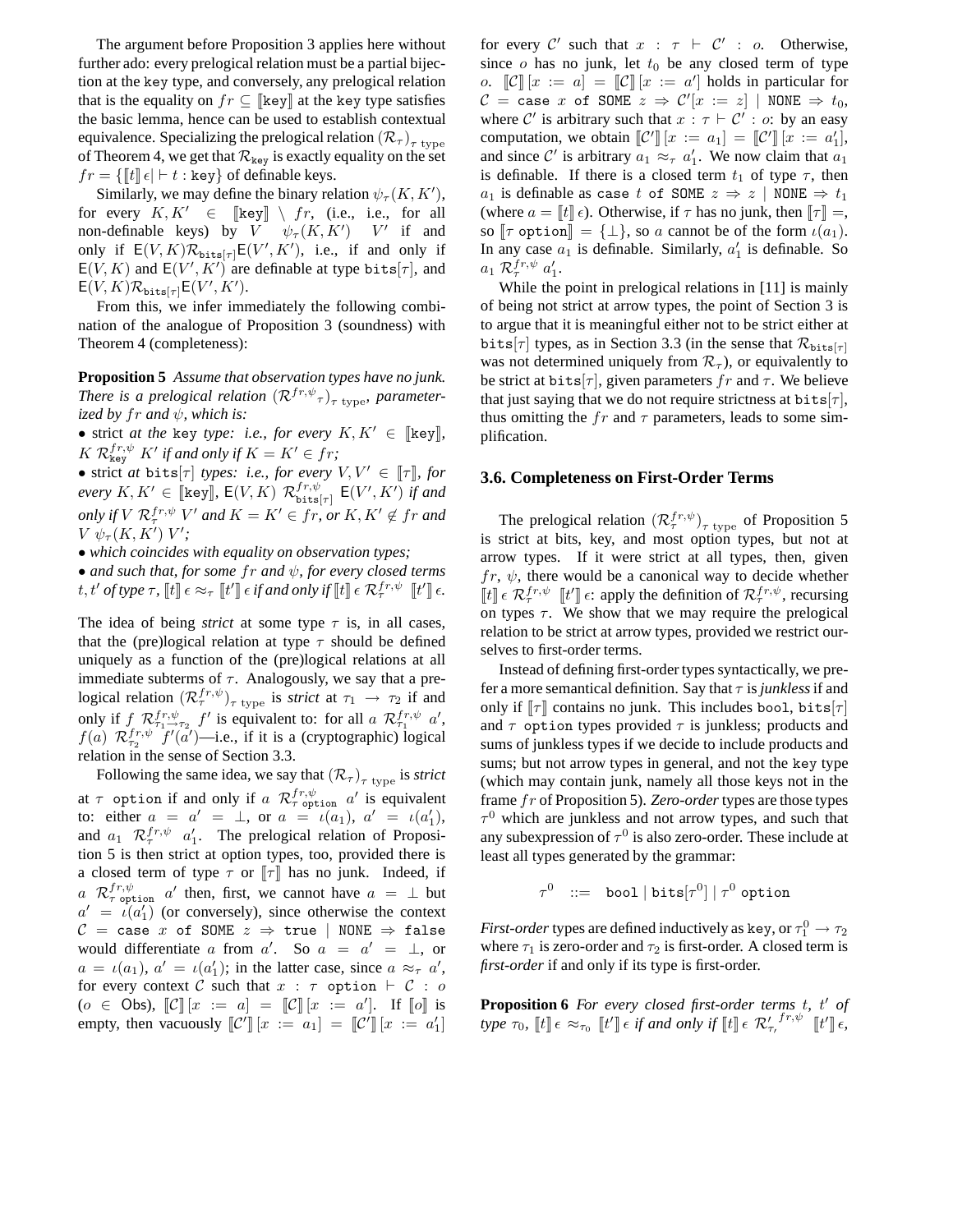*for some* logical *relation*  $(\mathcal{R'}_{\tau}^{fr,\psi})_{\tau \text{ type }}$  *that is strict at arrow,* key, bits[ $\tau$ ] *and*  $\tau$  option ( $\tau$  *junkless) types and coincides with equality at observation types.*

**Proof.** The if direction is clear. Conversely, let  $(\mathcal{R'}_{\tau}^{f,r,\psi})_{\tau \text{ type}}$  be the unique logical relation (i.e., strict at all types) that coincides with  $(\mathcal{R}_{\tau}^{fr,\psi})_{\tau \text{ type}}$  at base types. These relations coincide in particular at zero-order types, because  $(\mathcal{R}_{\tau}^{fr,\psi})_{\tau \text{ type }}$  is strict at all zero-order types (see Proposition 6). They also coincide at the key type, because key is a base type. Finally, we claim that they coincide at all first-order types on definable values. This is by induction on first-order types  $\tau_1^0 \rightarrow \tau_2$ .

On the one hand, if  $[[t]] \in \mathcal{R}'^{fr,\psi}_{\tau_1^0 \to \tau_2}$   $[[t']] \in \mathcal{R}$  $[[t]] \epsilon \approx_{\tau_1^0 \to \tau_2} [[t]] \epsilon$  since  $\mathcal{R}'$  is sound for contextual equivalence (this is the basic lemma), so  $[[t]] \in \mathcal{R}_{\tau_1^0 \to \tau_2}$   $[[t']] \in \text{since}$  $\mathcal R$  is complete on definable values.

On the other hand, if  $\llbracket t \rrbracket \in \mathcal{R}_{\tau_1^0 \to \tau_2^0}^{fr, \psi}$  $\int_{\tau_1^0 \to \tau_2}^{fr, \psi} [[t']] \epsilon$ , let a and a' be arbitrary values such that  $a \mathcal{R}'^{fr,\psi}_{\tau_1^0} a'$ . Since  $\tau_1^0$  is zeroorder, hence junkless,  $a$  and  $a'$  are definable. By induction hypothesis, it follows that  $a \mathcal{R}_{\tau,0}^{fr,\psi}$  $f_{\tau_1^0}^{fr,\psi}$  a'. Since  $\mathcal R$  is prelogical,  $[[t]] \in (a)$   $\mathcal{R}_{\tau_2}^{fr,\psi}[[t]] \in (a'),$  so by induction hypothesis again,  $[[t]] \epsilon(a) \tilde{\mathcal{R}}_{\tau_2}^{fr,\psi}[[t]] \epsilon(a')$ . Since a and  $a'$  are arbitrary such that  $a \mathcal{R}'_{\tau_1^0}^{fr,\psi} a'$ , by **(Log)**  $[\![t]\!] \in \mathcal{R}'_{\tau_1^0 \to \tau_2}^{fr,\psi} [\![t']\!] \in$ .  $\Box$ 

## **3.7. Extensions**

We have already said that using a type bits  $|\tau|$  for ciphertexts, distinct from the type  $\tau$  of plaintexts, could lead to miss type confusion attacks: by typing, the intruder cannot submit an object of type  $\tau$  where one of type bits[ $\tau$ ] is expected.

The obvious fix is to change the algebra of types so that both plaintexts and ciphertexts are of some universal message type msg, and require enc to be of type msg  $\rightarrow$  key  $\rightarrow$ msg, dec to be of type msg  $\rightarrow$  key  $\rightarrow$  msg option. It is in fact easier to *define* msg as an inductive type with constructors b : bits[msg]  $\rightarrow$  msg (coercing ciphertexts to messages) and, say,  $p : msg \rightarrow msg \rightarrow msg$ , nil: msg, raw : int  $\rightarrow$  msg, k : key  $\rightarrow$  msg (with obvious meanings).

This simply amounts to considering that the  $\lambda$ -calculus of Section 3.5 contains the constants above, plus a recursor

$$
\begin{array}{ll}\texttt{msg\_rec} & : & ((\texttt{key} \to \tau \to \tau) \to \tau) \\ & \to (\tau \to \tau \to \tau) \to \tau \\ & \to \tau \to (\texttt{int} \to \tau) \to (\texttt{key} \to \tau) \\ & \to \texttt{msg} \to \tau\end{array}
$$

so that, letting F be msg\_rec b p n i q, the equations of Figure 3 obtain.

And the theory of Section 3.5 goes through. There are several variants here. We may split keys into symmetric, public and private keys to handle asymmetric encryption. We may also allow general terms of type msg as encryption keys: this is useful in actual protocols, as in the SSL handshake [22], where keys are computed from other messages. We let the interested reader do the necessary adaptations in each case.

Another extension is the handling of algebraic laws. E.g., in RSA encoding [19], encryption E is implemented as modular exponentiation, which obeys various associativity, commutativity and distributivity laws. To give an example that remains in the framework of symmetric encryption, DES [8] obeys the property that not  $E(V, K) =$  $E(\text{not } V, \text{not } K)$ , where not is bitwise logical not. We may also try to be even more realistic and consider that msg is a finite type (e.g., 1024-bit integers). In this case, there is no injective pairing function from  $\llbracket \tau \rrbracket \times \llbracket \tau \rrbracket$  to  $\llbracket \tau \rrbracket$ . This breaks Proposition 5, which relies on the fact that  $E(V, K)$ really behaves as the pair  $(V, K)$ . Nonetheless, prelogical relations are still sound and complete for this semantics (or for any semantics whatsoever), i.e., Theorem 4 still holds. This opens the way to notions of (pre)logical relations that are sound and complete for more complex models of encryption.

# **4. Adding Name Creation, and Lax Logical Relations**

No decent calculus for cryptographic protocols can dispense with fresh name creation. This is most easily done by following Stark [20], who defined a categorical semantics for a calculus with fresh name creation based on Moggi's monadic  $\lambda$ -calculus [15]. We just take his language, adding all needed constants as in Section 3.5.

#### **4.1. The Moggi-Stark Calculus**

The *Moggi-Stark calculus* is obtained by adding a new type former T (the *monad*), to the types of the  $\lambda$ -calculus of Section 3.5, so that  $T\tau$  is a type as soon as  $\tau$  is:

$$
\tau \hspace{2mm} ::= \hspace{2mm} b \hspace{2mm} | \hspace{2mm} \tau_1 \rightarrow \tau_2 \hspace{2mm} | \hspace{2mm} \texttt{bits}[\tau] \hspace{2mm} | \hspace{2mm} \texttt{key}|\tau \hspace{2mm} \texttt{option} \hspace{2mm} | \hspace{2mm} T\tau \hspace{2mm} | \hspace{2mm} \dots
$$

(We continue to leave the definition of our calculi open, as shown with the ellipsis . . ., to facilitate the addition of new types and constants, if needed.) Following Stark, we also require the existence of a new base type  $\nu \in \Sigma$  of *names*. (This will take the place of the type key of keys, which we shall equate with names.) The  $\lambda$ -calculus of Section 3.5 is enriched with constructs val t and let  $x \leftarrow$ t in  $u$  (not to be confused with the let construct of Section 3.1), with typing rules as given in Figure 4, and two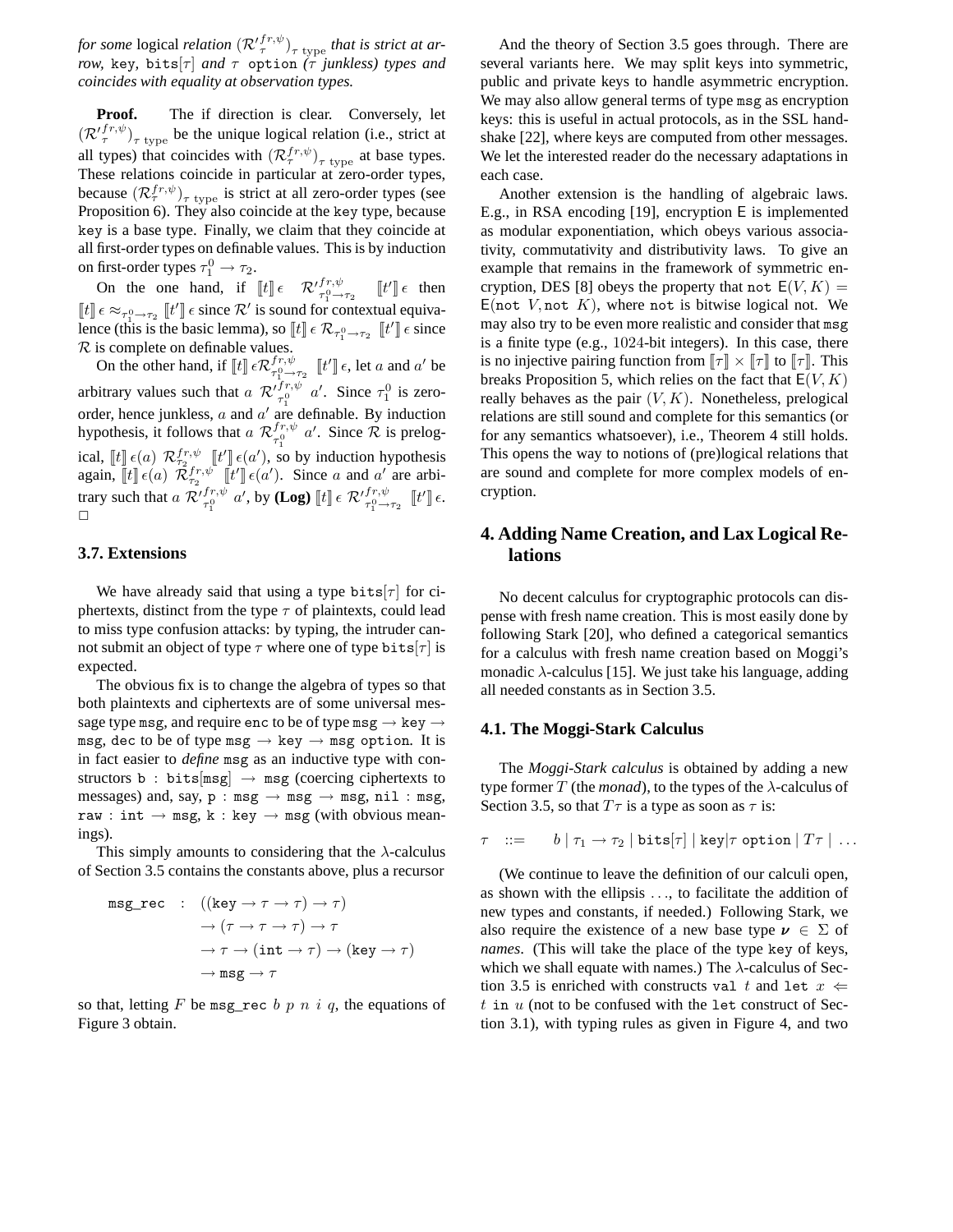$$
\begin{array}{rcl}\n\llbracket F(\mathbf{b} \ m) \rrbracket \rho & = & \llbracket b(\lambda k \cdot \lambda x \cdot \text{case D } m \ k \ \text{of } \text{SOME } m' \Rightarrow Fm' \mid \text{NONE} \Rightarrow x) \rrbracket \rho \\
\llbracket F(\mathbf{p} \ m_1 m_2) \rrbracket \rho & = & \llbracket p(Fm_1)(Fm_2) \rrbracket \rho \\
\llbracket F(\text{nil}) \rrbracket \rho & = & n \qquad \llbracket F(\text{raw } z) \rrbracket \rho = i(z) \qquad \llbracket F(\mathbf{k} \ k) \rrbracket \rho = q(k)\n\end{array}
$$

#### **Figure 3. Recursor equations**

$$
\frac{\Gamma\vdash t:\tau}{\Gamma\vdash \texttt{val}\,t:T\tau}\,(\texttt{val})\qquad \frac{\Gamma\vdash t:T\tau\quad \Gamma,x:\tau\vdash u:T\tau'}{\Gamma\vdash \texttt{let}\,x\Leftarrow t\;\texttt{in}\,u:T\tau'}\,(\texttt{let})
$$

#### **Figure 4. Additional typing rules for the monadic** λ**-calculus**

constants new :  $T\boldsymbol{\nu}$  (fresh name creation) and  $\dot{=}: \boldsymbol{\nu} \to \boldsymbol{\nu} \to$ bool (equality of names).

In Stark's semantics (notations are ours here), given any finite set s (of names),  $\llbracket t \rrbracket$  s  $\rho$  is the value of t in environment ρ *assuming that all previously created names are in* s. This allows one to describe the creation of fresh names as returning any name outside s. This is most elegantly described by letting the values of terms be taken in the presheaf category Set<sup>T</sup> [20], where T is the category whose objects are finite sets and whose morphisms  $s \xrightarrow{i} s'$  are injections. Given any type  $\tau$ ,  $\lbrack \tau \rbrack$  s is intuitively the set of all values of type  $\tau$  in a world where all created names are in s. Since  $\llbracket \tau \rrbracket$  is a functor, for every injection  $s \xrightarrow{i} s'$  there is a conversion  $[\![\tau]\!]$  *i* that sends any value a of  $[\![\tau]\!]$  s to one in  $[\![\tau]\!]$  s', intuitively by renaming the names in a using i. By extension, if  $\Gamma$  is any context  $x_1 : \tau_1, \ldots, x_n : \tau_n$ , let  $\llbracket \Gamma \rrbracket$  be  $\llbracket \tau_1 \rrbracket \times \ldots \times \llbracket \tau_n \rrbracket$ , using the products in  $Set^{\mathcal{I}}$ —i.e., products at each world s. Then, as usual in categorical semantics [12], given any term t such that  $\Gamma \vdash t : \tau$  is derivable,  $\llbracket t \rrbracket$  is a morphism from  $\llbracket \Gamma \rrbracket$  to  $\llbracket \tau \rrbracket$ . This means that  $\llbracket t \rrbracket$  is a natural transformation from  $\llbracket \Gamma \rrbracket$  to  $\llbracket \tau \rrbracket$ , in particular that, for every finite set s,  $\llbracket t \rrbracket$  s maps any  $\Gamma$ , *s*-environment  $\rho$  (a map sending each  $x_i$  such that  $x_i : \tau_i$  is in  $\Gamma$  to some element of  $[\![\tau_i]\!]$  s) to some value  $\llbracket t \rrbracket$  s<sub>ρ</sub> in  $\llbracket \tau \rrbracket$  s; and all this is natural in s, i.e., compatible with renaming of names.

Interestingly,  $T_{\tau}$ , the type of computations that result in a value of type  $\tau$ , possibly creating fresh names during the course of computation, is defined semantically by  $TT\tau$  =  $T\tau$ , where  $(T, \eta, \mu, t)$  is the strong monad defined as:

•  $TA = \text{colim}_{s'} A(1 + s') : \mathcal{I} \to \mathbf{Set}.$  On objects, this is given by  $TAs = \text{colim}_{s'} A(s + s')$ , i.e.,  $TAs$  is the set of all equivalence classes of pairs  $(s', a)$  with  $s'$  a finite set and  $a \in A(s + s')$ , modulo the smallest equivalence relation  $\equiv$ such that  $(s', a) \equiv (s'', A(\mathrm{id}_s + j)a)$  for every morphism  $s' \rightarrow s''$  in *T*. Intuitively, given a set of *names s*, elements of  $TAs$  are formal expressions  $(\nu s')a$  where all names in  $s'$ 

are bound and every name free in  $a$  is in  $s + s'$ —modulo the fact that  $(\nu s', s'')a \equiv (\nu s')a$  for any additional set of new names s'' not free in a. We shall in fact write  $(\nu s')a$ the equivalence class of  $(s', a)$ , to aid intuition. (This was written  $[s', a]$  in [10, 23].)

On morphisms  $s_1 \stackrel{i}{\longrightarrow} s_2$ ,  $TAi$  maps  $(\nu s')a$  to  $(\nu s')A(i +$  $\mathrm{id}_{s'})a.$ 

• For any morphism  $f : A \rightarrow B$  in  $\mathbf{Set}^{\mathcal{I}}, \mathbf{T} f s : \mathbf{T} A s \rightarrow$ **T**Bs is defined by  $\mathbf{T} f s((\nu s')a) = (\nu s')(f(s + s')a)$ . This is compatible with  $\equiv$  because f is natural.

•  $\eta_{A}s: As \to TAs$  is defined by  $\eta_{A}sa = (\nu \emptyset)a$ .

•  $\mu_{A} s : T^2 A s \rightarrow T A s$  is defined by  $\mu_{A} s((\nu s')(\nu s'') a) =$  $(\nu s' + s'')a.$ 

•  $t_{A,B} s$  :  $As \times TBs \rightarrow T(A \times B)s$  is defined by  $t_{A,B} s(a, (\nu s')b) = (\nu s')(A(\text{in} l s s')a, b)$  where  $\text{in} l s s'$ :  $s \rightarrow s + s'$  is the canonical injection.

The semantics of let and val is standard [15]. Making it explicit on this particular monad, we obtain:

$$
\llbracket \mathtt{val} \ t \rrbracket \ s\rho \ = \ (\nu \emptyset) \llbracket t \rrbracket \ s\rho
$$
\n
$$
\llbracket \mathtt{let} \ x \Leftarrow t \ \mathtt{in} \ u \rrbracket \ s\rho \ = \ (\nu s' + s'')b
$$

where  $[[t]]s\rho = (\nu s')a$ , we assume that  $\Gamma \vdash t :$  $T\tau$  and  $\Gamma, x : \tau \vdash u : T\tau'$ , and where  $\llbracket u \rrbracket$  (s +  $(s')((\llbracket \Gamma \rrbracket \text{ (inlss')}\rho)[x := a]) = (\nu s'')b.$  (Concretely, if  $\Gamma$ is  $x_1 : \tau_1, \ldots, x_n : \tau_n, \rho = [x_1 := a_1, \ldots, x_n := a_n]$ where  $a_i \in [\![\tau_i]\!]$  s for every i, then  $[\![\Gamma]\!]$  (inlss') $\rho$  is  $[x_1 :=$  $\llbracket \tau_1 \rrbracket$  (inlss') $a_1, \ldots, x_n := \llbracket \tau_n \rrbracket$  (inlss') $a_n$ ].)

The semantics of base types  $b \in \Sigma$ , except  $\nu$ , is given by constant functors:  $\llbracket b \rrbracket s$  is a fixed set, independent of s; e.g.,  $\llbracket \text{bool} \rrbracket s = \mathbb{B}$ . The semantics of  $\nu$  is  $\llbracket \nu \rrbracket s = s$ ,  $\llbracket \nu \rrbracket i = i$ ; i.e., the names that exist at s are just the elements of s. Since  $Set^{\mathcal{I}}$  is a presheaf category, it is a topos, hence cartesianclosed [12]. This provides a semantics for  $\lambda$ -abstraction, variables and applications.

Finally, the semantics of new :  $T\boldsymbol{\nu}$  is given by  $\ln \text{ew}$   $s\rho = (\nu\{n\})n$ , where *n* is any element not in *s*, and  $\left[\dot{=}\right]$  is defined as the only morphism in  $Set^{\mathcal{I}}$  such that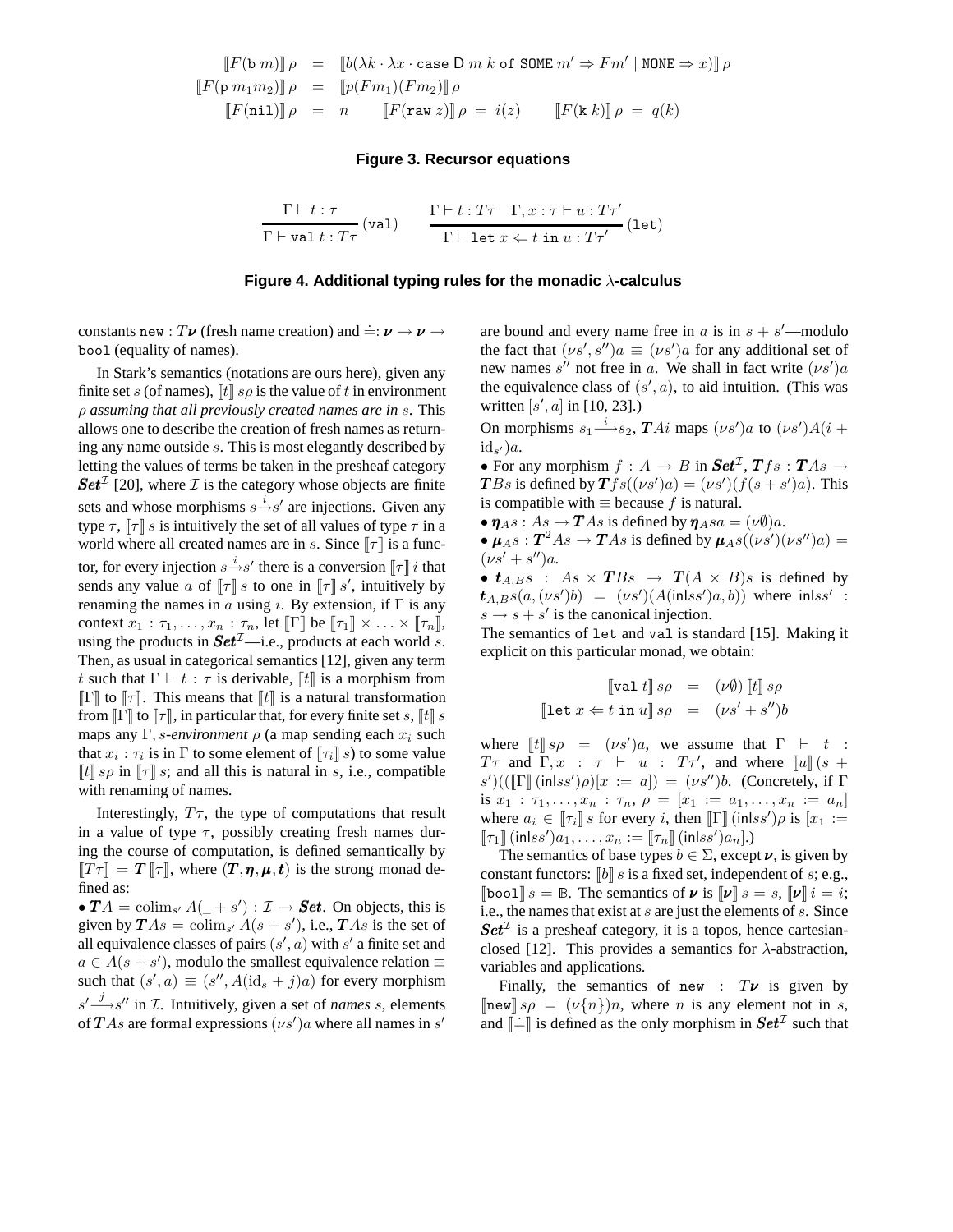$\[\equiv xy\] s[x := a, y := b]$  is true if  $a = b$ , and false otherwise. commutes:

#### **4.2. Lax Logical Relations for Monads**

Given that terms now take values in some category  $(Set^{\mathcal{I}})$ , not in **Set** as in Section 3, the proper generalization of prelogical relations is given by *lax logical relations* [17]. We introduce this notion as gently as possible.

Let  $\Sigma$  be the set of base types, seen as a trivial category. The simply-typed λ-calculus gives rise to the *free CCC*  $\lambda(\Sigma)$  over  $\Sigma$  as follows: the objects of  $\lambda(\Sigma)$  are typing contexts Γ, a morphism from Γ to  $\Delta = y_1 : \tau_1, \ldots, y_n : \tau_n$ is a substitution  $[y_1 := t_1, \ldots, y_n := t_n]$ , where  $\Gamma \vdash t_i : \tau_i$  $(1 \leq i \leq n)$ , modulo  $\beta \eta$ -conversion. (In particular, Γenvironments are exactly morphisms from the terminal object, the empty context  $\epsilon$ , to Γ.) Composition is substitution. Being the free CCC means that, for any CCC  $C$ , for any functor  $\llbracket \_\rrbracket_0$  from  $\Sigma$  to  $C$  (i.e., for any function  $\llbracket \_\rrbracket_0$ mapping each base type in  $\Sigma$  to some object in  $C$ ), there is a unique representation  $\llbracket \_\rrbracket_1$  of CCCs from  $\lambda(\Sigma)$  to C such that the following diagram commutes:

$$
\Sigma \longrightarrow \lambda(\Sigma) \qquad (1)
$$
\n
$$
\downarrow \qquad \qquad \downarrow \qquad (1)
$$
\n
$$
\downarrow \qquad \qquad \downarrow \qquad \qquad (2)
$$

A representation of CCCs is any functor that preserves products and exponentials. When  $C$  is  $Set$ , this describes all at once all the constructions  $[\![\tau]\!]_1$  (denotation of types  $\tau$ ) and  $[[t]]_1$  (denotations of typed  $\lambda$ -terms t) as used in Section 3.

Let Subscone $\mathcal{\breve{C}}$  be the *subscone* category, defined as follows. Assume  $\mathbb C$  is another CCC, such that  $\mathbb C$  has pullbacks. Let  $\lfloor \cdot \rfloor$  be a functor from C to  $\mathbb C$  that preserves finite products. Then Subscone $\mathcal{C}'$  is the category whose objects are triples  $\langle S, m, A \rangle$ , where m is a mono  $S \longrightarrow |A|$  in  $\mathbb{C}$ , and whose morphisms from  $\langle S, m, A \rangle$  to  $\langle S', m', A' \rangle$  are pairs of morphisms  $\langle u, v \rangle$  (u in  $\mathbb C$ , from S to S', and v in  $\mathbb C$ , from  $A$  to  $A'$ ), making the obvious square commute. Noting that Subscone $_{C}^{\mathbb{C}}$  is again a CCC (Mitchell and Scedrov [14] make this remark when  $\mathbb C$  is **Set**, and  $| \_ |$  is the global section functor  $C(1, \_))$ , the following purely diagrammatic argument obtains. Assume we are given a functor from  $\Sigma$  to Subscone $\overset{\circ}{c}$ , i.e., a collection  $\mathcal{R}_o$  of objects in Subscone $\overset{\circ}{c}$ , one for each base type o. Then there is a unique representation R of CCCs from  $\lambda(\Sigma)$  such that the following diagram



Now the crux of the argument is the following: the forgetful functor  $U: \mathrm{Subscore}_{\mathbf{C}}^{\mathbb{C}} \to \mathbf{C}$  mapping the object  $\langle S, m, A \rangle$ to A and the morphism  $\langle u, v \rangle$  to v is also a representation of CCCs. It follows that  $U \circ \mathcal{R}$  is a representation of CCCs again, from  $\lambda(\Sigma)$  to C. If  $U \circ (\mathcal{R}_o)_{o \in \Sigma} = [\![\underline{\ }],$  then by the uniqueness property of  $[\![\_]\!]_1$ , we must have  $U \circ \mathcal{R} = [\![\_]\!]_1$ . As observed in [14], and extended to CCCs in [3], when  $\mathbb{C} = \textit{Set}, \textit{C}$  is the product of two CCCs  $\textit{A}$  and  $\textit{B}$ , and  $|\text{B}|\$ is the functor  $A(1, \_) \times B(1, \_)$ ,  $(\mathcal{R}(\tau))_{\tau \text{ type}}$  behaves like a logical relation. It is really a logical relation, as we have defined it earlier, when both  $A$  and  $B$  are  $Set$ . (In this case, an object  $\mathcal{R}(\tau)$  is of the form  $\langle S, m, A \rangle$ , where S, up to isomorphism, is just a subset of  $A$ , and  $A$  is the cartesian product of the set of values of type  $\tau$  with itself.) In case **A** and  $\bm{B}$  are the same presheaf category  $\bm{Set}^{\mathcal{I}}, \left(R(\tau)\right)_{\tau\ \text{type}}$  is a Kripke logical relation with base category  $\mathcal{I}$ .

While the object part of functor  $\mathcal{R}, (\mathcal{R}(\tau))_{\tau \text{ type}}$ , yields logical relations (or extensions), the morphism part maps each morphism in  $\lambda(\Sigma)$ , namely a typed term t modulo  $\beta\eta$ , of type  $\tau$ , to a morphism in the subscone, i.e., a pair  $\langle u, v \rangle$ . The fact that  $U \circ \mathcal{R} = \llbracket \_ \rrbracket_1$  states that v is just the pair of the semantics of t in  $A$  and the semantics of t in  $B$ , and the fact that  $\langle u, v \rangle$  is a morphism (saying that a certain square commutes) states that these two semantics are related by  $\mathcal{R}(\tau)$ : this establishes the basic lemma.

The important property to make  $R$  satisfy the basic lemma is just the identity  $U \circ \mathcal{R} = [\![\_]\!]_1$ , i.e., the following commuting diagram:



Logical relations are the case where  $R$  is a representation of CCCs, in which case, as we have seen, this diagram necessarily commutes. *Lax* logical relations are product preserving functors  $R$  such that Diagram (3) commutes [17, Section 6]. The difference if that, with lax logical relations, we do not require  $R$  to be representations of CCCs, just product preserving functors. We say that R is *strict at arrow types* if and only if  $R$  preserves exponentials, too.

Defining lax logical relations for Moggi's monadic metalanguage follows the same pattern. (We might use the formalization of algebraic theories of [17, Section 7], but it seems clearer to describe the construction explicitly.) The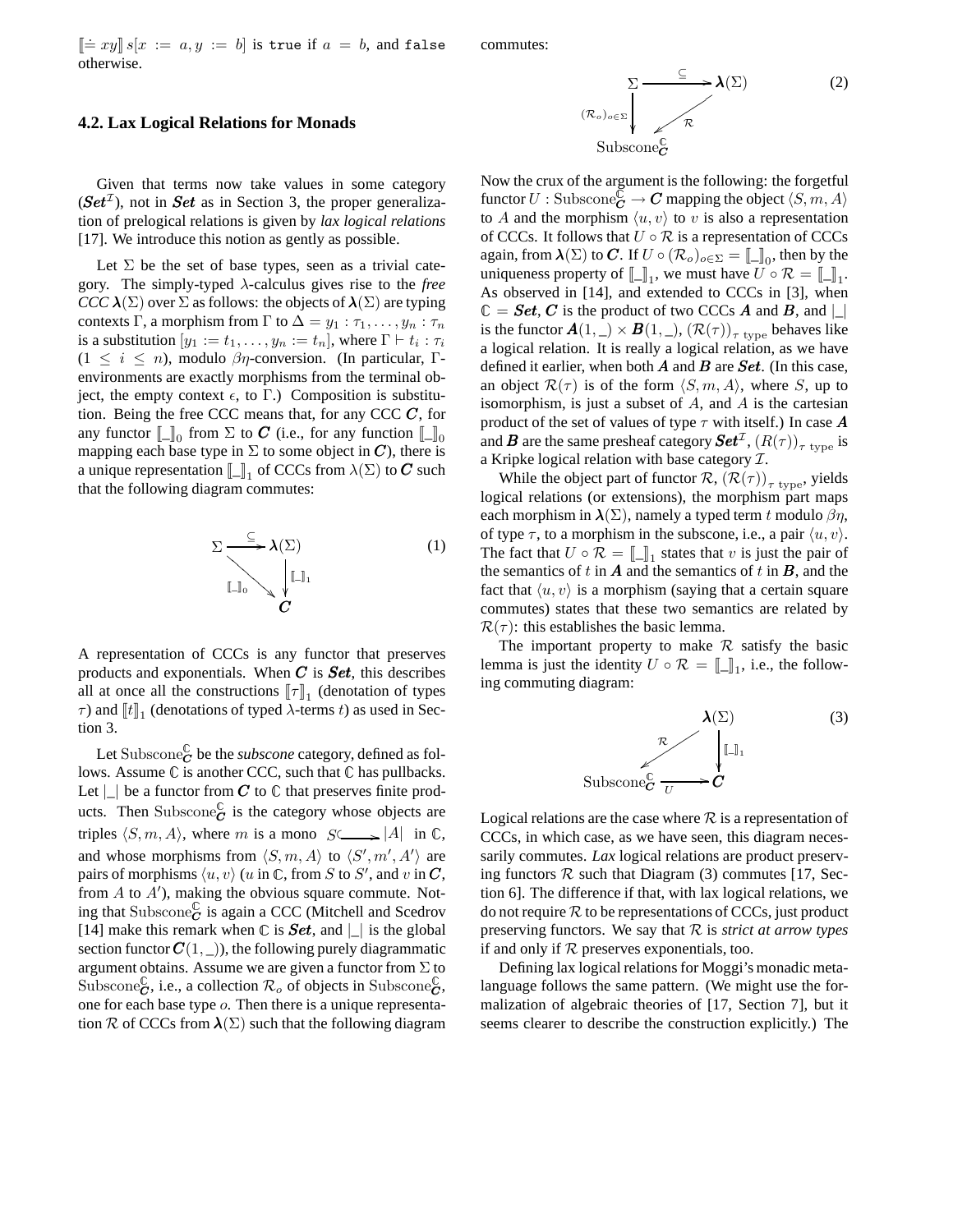monadic  $\lambda$ -calculus gives rise to the *free let-CCC* Comp( $\Sigma$ ) over  $\Sigma$ , where a let-CCC is a CCC with a strong monad. We then get Diagram (1) again, only with  $\lambda(\Sigma)$  replaced by **Comp**( $\Sigma$ ), **C** is a let-CCC, and  $\llbracket \_1 \rrbracket$  is a representation of let-CCCs, i.e., a functor that preserves products, exponentials, and the monad (functor, unit, multiplication, strength).

While we then needed Subscone $_{\mathbf{C}}^{\mathbb{C}}$  to be a CCC to establish Diagram (2), we now need it to be a let-CCC. This can be established by following the general construction of [10]. In general, we need to consider not the subscone considered above, rather the subscone relative to a mono factorization system  $(\mathcal{E}, \mathcal{M})$ . In a presheaf category such as  $\mathbf{Set}^{\mathcal{I}}$ , the only reasonable mono factorization system has  $\mathcal E$ be the class of all epis (i.e., morphisms  $e$  such that  $es$  is surjective at all worlds  $s$ ), and  $M$  be the class of all monos (i.e., morphisms  $m$  such that  $ms$  is injective at all worlds s). The construction of [10] also requires  $| \_ |$  to be part of a strong monad morphim  $(|$ ,  $\sigma$  from the strong monad  $(T, \eta, \mu, t)$  to some strong monad  $(\mathbb{T}, \eta, \mu, \mathbb{t})$  on  $\mathbb{C}$  ( $\sigma$  was called a strong distributivity law in [10], but this led to some confusion with the notion of distributivity laws for monads [4]; while the latter are rare, strong monad morphisms abound). The construction of [10] then provides one with a strong monad on Subscone $\overset{\circ}{c}$ , such that U is a representation of let-CCCs.

#### **4.3. Contextual Equivalence**

Defining contextual equivalence in a calculus with names is a bit tricky. First, we have to consider contexts C of type  $To$  ( $o \in \text{Obs}$ ), not of type  $o$ . Intuitively, contexts should be allowed to do some computations; were they of type o, they could only return values. In particular, note that contexts C such that  $x : T\tau \vdash C : o$ , meant to observe computations at type  $\tau$  (i.e., values of type  $T\tau$ ), cannot observe anything. This is because the (let) typing rule (Figure 4) only allows one to use computations to build other computations, never values.

Another tricky aspect is that we cannot take contexts  $\mathcal C$ that only depend on one variable  $x : \tau$  as before. We must indeed assume that  $\mathcal C$  can also depend on an arbitrary set of public names. Given names  $n_1, \ldots, n_k$ , the only way  $\mathcal C$  can be made to depend on them is to assume that  $\mathcal C$  has k free variables  $z_1, \ldots, z_k$  of type  $\nu$ , which are mapped to  $n_1, \ldots, n_k$ . (It is more standard [16, 1] to consider expressions built on separate sets of variables and names, thus introducing the semantic notion of names in the syntax. It is more natural here to consider that there are variables  $z_i$ mapped, in a one-to-one way, to names  $n_i$ .) Let  $s_1$  be any set of names containing  $n_1, \ldots, n_k$ , let  $w_1$  be  $\{z_1, \ldots, z_k\}$ , and  $w_1 \stackrel{i_1}{\longrightarrow} s_1$  the injection mapping each  $n_i$  to  $z_i$ ,  $1 \le i \le k$ . Write  $\overline{w_1 := i_1(w_1)}$  for  $z_1 := n_1, \ldots, z_k := n_k$ , and  $\overline{w_1 : \mathbf{v}}$ for  $z_1 : \nu, \ldots, z_k : \nu$ . We shall then consider contexts C such that  $\overline{w_1 : \nu}, x : \tau \vdash C : To$  is derivable, and evaluate  $\llbracket \mathcal{C} \rrbracket s_1[x := a, \overline{w_1 := i_1(w_1)}]$  and compare it with  $\llbracket \mathcal{C} \rrbracket s_1[x := a', \overline{w_1 := i_1(w_1)}]$  to decide whether a and a' are contextually equivalent. This represents the fact that  $C$ is evaluated in a world where all names in  $s_1$  have been created, and where C has access to all (public) names in  $i(w_1)$ .

This definition is not yet correct, as this would require  $a$ and a' to be in  $[\![\tau]\!] s_1$ , but they are in  $[\![\tau]\!] s$  for some possibly different set  $s$  of names created during the evaluation of  $a$  and  $a'$ . This is repaired by considering some coercion  $\llbracket \tau \rrbracket k_1$ , where  $s \xrightarrow{k_1} s_1$  is any injection.

To sum up, say that  $a, a' \in [\![\tau]\!]$  *s* are *contextually equivalent at* s, and write  $a \approx_{\tau}^{s} a'$ , if and only if, for every finite set of variables  $w_1$ , for every injections  $w_1 \stackrel{i_1}{\rightarrow} s_1$  and  $s \stackrel{k_1}{\rightarrow} s_1$ , for every term C such that  $\overline{w_1 : \nu}$ ,  $x : \tau \vdash C : To$  is derivable ( $o \in \text{Obs}$ ),  $\llbracket \mathcal{C} \rrbracket s_1[x := \llbracket \tau \rrbracket k_1(a), w_1 := i_1(w_1) \rrbracket =$  $\llbracket \mathcal{C} \rrbracket s_1[x := \llbracket \tau \rrbracket k_1(a'), \overline{w_1 := i_1(w_1)}].$ 

The notion we use here is inspired by [16, Definition 4], although it may not look so at first sight. We may simplify it a bit by noting that we lose no generality in considering that  $C$  has access to *all* names in  $s_1$ . Without loss of generality, we equate  $w_1$  with  $s_1$ , and notice that  $a \approx_{\tau}^{s} a'$  if and only if, for every injection  $s \stackrel{k_1}{\rightarrow} s_1$ , for every term C such that  $\overline{s_1 : v}$ ,  $x : \tau \vdash C : To$  is derivable  $(o \in \text{Obs})$ ,  $\llbracket \mathcal{C} \rrbracket s_1[x := \llbracket \tau \rrbracket k_1(a), \overline{s_1 := s_1} \rrbracket = \llbracket \mathcal{C} \rrbracket s_1[x :=$  $\llbracket \tau \rrbracket k_1(a'), \overline{s_1 := s_1}$ . (Remember we see the *variables* in  $s_1$  as denoting the *names* in  $s_1$  here, equating names with variables.)

The use of injections between finite sets leads us naturally to switch from  $\mathbf{Set}^{\mathcal{I}}$  to the category  $\mathbf{Set}^{\mathcal{I}^{\rightarrow}}$ , where  $\mathcal{I}^{\rightarrow}$ , the *arrow category* of  $\mathcal{I}$ , has as objects all morphisms  $w \stackrel{i}{\rightarrow} s$  in  $\mathcal{I}$ , and as morphisms from  $w \stackrel{i}{\rightarrow} s$  to  $w' \stackrel{i'}{\rightarrow} s'$  all pairs  $(i, k)$  of morphisms such that the following diagram commutes:

$$
w \xrightarrow{i} s
$$
  
\n
$$
y \downarrow k
$$
  
\n
$$
w' \xrightarrow{i'} s'
$$
 (4)

This is in accordance with [23], where it is noticed that  $Set^{\mathcal{I}^{\rightarrow}}$  is the right category to define a Kripke logical relation that coincides with Pitts and Stark's on first-order types.

We shall consider here the equivalent category where  $w$ is restricted to be a finite set of *variables* (and continue to call this category  $\mathcal{I}^{\rightarrow}$ ). Objects  $w \stackrel{i}{\rightarrow} s$  are then sets w of variables denoting those public names in s, together with an injective denotation function i.

So we shall work with lax logical relations in the subscone category Subscone $_{\mathbf{C}}^{\mathbb{C}},$  where  $\mathbf{\mathbf{\mathit{C}}}=\mathbf{\mathit{Set}}^{\mathcal{I}}\times\mathbf{\mathit{Set}}^{\mathcal{I}},\mathbb{C}$  is the presheaf category  $Set^{\overline{\mathcal{I}}^{\rightarrow}}$ , and  $|\_ | : \mathcal{C} \rightarrow \mathbb{C}$  is the composite of the binary product functor  $\times : \mathbf{Set}^{\mathcal{I}} \times \mathbf{Set}^{\mathcal{I}} \rightarrow$  $Set^{\mathcal{I}}$  with the functor  $Set^{\mathcal{I}}$  :  $Set^{\mathcal{I}} \rightarrow Set^{\mathcal{I}}$ . Here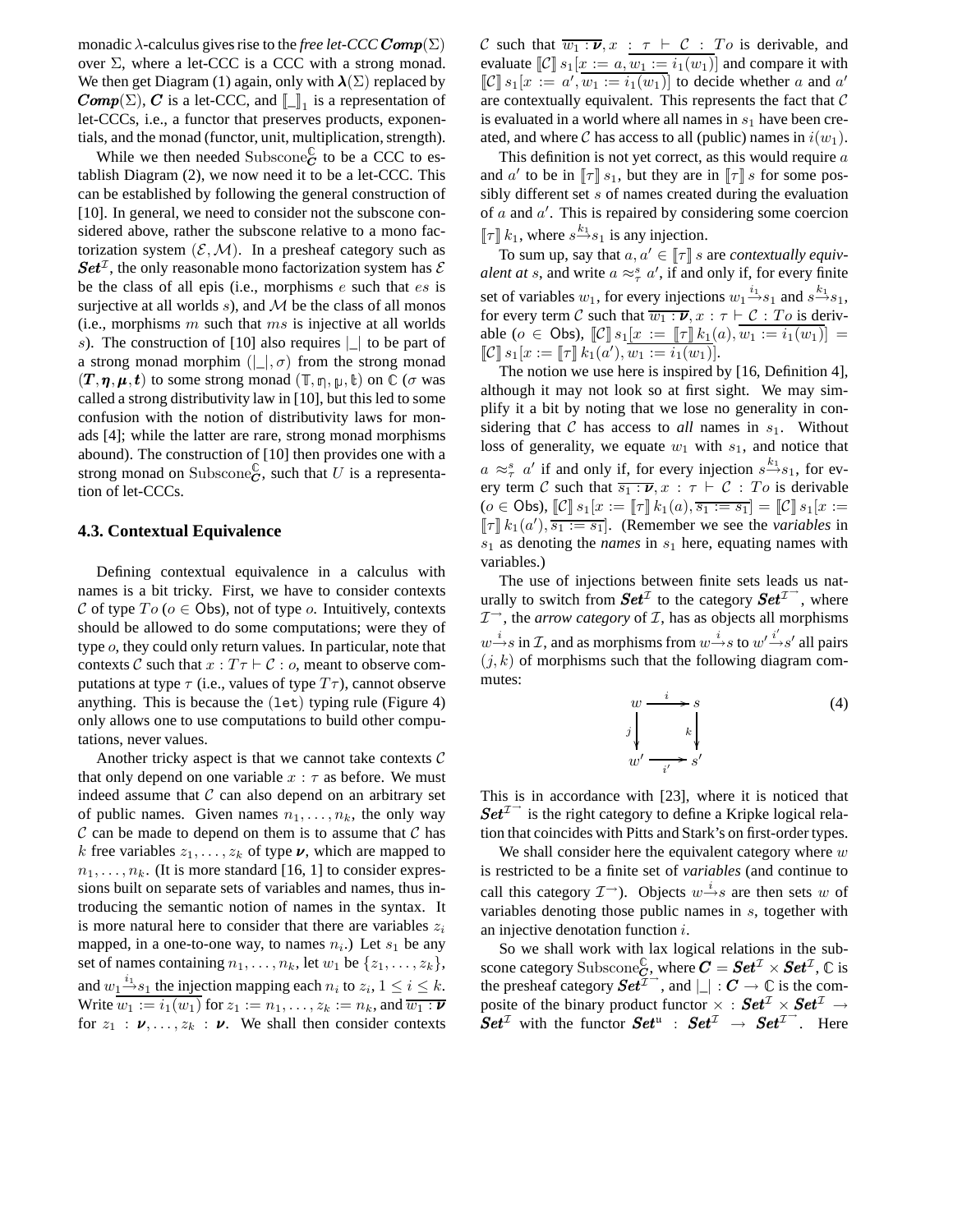$u : \mathcal{I} \rightarrow \mathcal{I}$  is the obvious forgetful functor that maps  $w \overset{i}{\rightarrow} s$  to  $s.$ 

Say that a value  $a \in [\![\tau]\!]$  *s* is *definable at*  $w \xrightarrow{i} s$  if and only if there is a term t such that  $\overline{w : \nu} \vdash t : \tau$  is derivable and  $a = [t] \, s[w := i(w)]$ .

The main point in our completeness argument to come is, imitating Theorem 4, that there is a lax logical relation built by considering the trace of  $\approx_{\tau}^{s}$  on definable elements. More specifically:

**Definition 1** *Let*  $w \xrightarrow{i} s$  *be any object of*  $\mathcal{I} \rightarrow$ *. The values*  $a, a' \in \llbracket \tau \rrbracket$  *s are said to be* contextually equivalent at  $w \stackrel{i}{\rightarrow} s$ ,  $w$ *ritten*  $a \approx_{\tau}^{w \dot{\rightarrow} s} a'$ , if and only if, for every morphism  $(j_1, k_1)$  *from*  $w \xrightarrow{i} s$  *to any object*  $w_1 \xrightarrow{i_1} s_1$  *in*  $\mathcal{I} \rightarrow$ *, for every term* C such that  $\overline{w_1 : \nu}$ ,  $x : \tau \vdash C : To$  ( $o \in \mathsf{Obs}$ ) is deriv*able,*  $\llbracket \mathcal{C} \rrbracket s_1[x := \llbracket \tau \rrbracket k_1(a), \overline{w_1 := i_1(w_1)} = \llbracket \mathcal{C} \rrbracket s_1[x :=$  $[\![\tau]\!] k_1(a'), \overline{w_1 := i_1(w_1)}].$ 

Define the relation  $\mathcal{R}_{\tau}^{w\stackrel{i}{\to}s}$  by: a  $\mathcal{R}_{\tau}^{w\stackrel{i}{\to}s}$  a' if and only if a and a' are definable at  $w \xrightarrow{i} s$  and  $a \approx_{\tau}^{w \xrightarrow{i} s} a'.$ 

In particular,  $a \approx_{\tau}^{s} a'$  if and only if  $a \approx_{\tau}^{\emptyset \to s} a'$ , where  $\emptyset \rightarrow s$  denotes the unique injection from  $\emptyset$  to s.

Note that for every value  $a \in [\![\tau]\!]$  s definable at  $w \stackrel{i}{\rightarrow} s$ ,  $\llbracket \tau \rrbracket k(a)$  is also definable at  $w' \xrightarrow{i'} s'$ , whenever there is a morphism  $(j, k)$  from the former to the latter. Indeed, let  $a = [t] \ s[w := i(w)]$ . Then

$$
\llbracket \tau \rrbracket k(a) = \llbracket \tau \rrbracket k(\llbracket t \rrbracket s \llbracket w := i(w) \rrbracket) \n= \llbracket t \rrbracket s' \llbracket w := \llbracket \nu \rrbracket k(i(w)) \rrbracket \n= \llbracket t \rrbracket s' \llbracket w := k(i(w)) \rrbracket \n(because \llbracket \nu \rrbracket k = k by definition) \n= \llbracket t \rrbracket s' \llbracket w := i'(j(w)) \rrbracket \n= \llbracket t' j \rrbracket s' \llbracket w := i'(j(w)) \rrbracket \n(where  $t' = t j^{-1}$ ,  
\nseeing  $j$  and  $j^{-1}$  as substitutions)   
\n= \llbracket t' \rrbracket s' (\llbracket j \rrbracket s' \llbracket w := i'(j(w)) \rrbracket)   
\n(because  $\llbracket \_$  is functional)   
\n= \llbracket t' \rrbracket s' \overbracket j(w) := i'(j(w)) \rrbracket   
\n= \llbracket t' \rrbracket s' \overbracket j(w) := i'(j(w)) \rrbracket   
\n= \llbracket t' \rrbracket s' \overbracket w' := i'(w') \rrbracket
$$

In particular, every value  $a \in \llbracket \tau \rrbracket s$  definable at s, i.e., definable at  $\emptyset \rightarrow s$ , is definable at every  $w \stackrel{i}{\rightarrow} s$ .

**Theorem 7** *Lax logical relations are complete for contextual equivalence in the Moggi-Stark calculus, in the strong sense that there is a lax logical relation* R *such that, for every terms u*, *u' such that*  $\overline{w : \nu} \vdash u : \tau$  *and*  $\overline{w : \nu} \vdash u' : \tau$ *are derivable,*  $\llbracket u \rrbracket s \overline{w := i(w)} \rbrack \approx_{\tau}^{w \dot{\rightarrow} s} \llbracket u' \rrbracket s \overline{w := i(w)} \rrbracket$  *if and only if*  $[ [u] \, s [ \overline{w := i(w)} ] \, \mathcal{R}^{w \to s}_{\tau} \, [ [u' ] \, s [ \overline{w := i(w)} ]$ .

**Proof.** Define  $\mathcal{R}_\tau^{w \to s}$  as in Definition 1.

We first need to show that  $\mathcal{R}_{\tau}$ , mapping  $w \stackrel{i}{\rightarrow} s$  to  $\mathcal{R}_{\tau}^{w \stackrel{i}{\rightarrow} s}$ , defines an object of  $\mathbf{Set}^{\mathcal{I}^{\rightarrow}}$ , i.e., a functor from  $\mathcal{I}^{\rightarrow}$  to  $\mathbf{Set}$ . The action on morphisms  $(j, k)$  is given by our requirement that  $U \circ \mathcal{R} = [\![\_]\!]_1$ , where  $\mathcal{R}$  maps  $\tau$  to  $\mathcal{R}_{\tau}$ , and  $\llbracket \tau \rrbracket_1\,(w \mathop{\longrightarrow}^{i} s) = \llbracket \tau \rrbracket\, s \times \llbracket \tau \rrbracket\, s \text{ and } \llbracket t \rrbracket_1\,(w \mathop{\longrightarrow}^{i} s) = \llbracket t \rrbracket\, s \times \llbracket t \rrbracket\, s.$ Expand the equation  $U \circ \mathcal{R} = [\![\!]_1 : \mathcal{R}_{\tau}(j,k)$  must map  $(a, a') \in [\![\tau]\!]$   $s \times [\![\tau]\!]$  s to  $([\![\tau]\!]$   $k(a), [\![\tau]\!]$   $k(a')) \in [\![\tau]\!]$   $s' \times [\![\tau]\!]$  $\llbracket \tau \rrbracket s'$ . To check that  $\mathcal{R}_{\tau}$  is a functor, we must check that if a  $\mathcal{R}_{\tau}^{w \to s}$  a', then  $[\![\tau]\!] k(a) \mathcal{R}_{\tau}^{w' \to s'} [\![\tau]\!] k(a')$ , for every commutative square (4):

• First, *a* and *a'* are definable at  $w \stackrel{i}{\rightarrow} s$ ; by the remark before the theorem,  $\llbracket \tau \rrbracket k(a)$  and  $\llbracket \tau \rrbracket k(a')$  are definable at  $w' \xrightarrow{i'} s'$ .

• Second,  $a \approx_{\tau}^{w \stackrel{i}{\rightarrow} s} a'$ . We must show that this implies  $\llbracket \tau \rrbracket k(a) \approx_{\tau}^{w'} \xrightarrow{i' \to s'} \llbracket \tau \rrbracket k(a') \; (*)$ . (We shall use the  $(\star)$ property later again.) Let  $(j_1, k_1)$  be any morphism from  $w' \stackrel{i'}{\rightarrow} s'$  to some object  $w_1 \stackrel{i_1}{\rightarrow} s_1$ , and  $C$  be any term such that  $\overline{w_1 : \nu}$ ,  $x : \tau \vdash \mathcal{C} : T_o$  is derivable ( $o \in \mathsf{Obs}$ ).

$$
\begin{aligned}\n\llbracket \mathcal{C} \rrbracket s_1[x := \llbracket \tau \rrbracket k_1(\llbracket \tau \rrbracket k(a)), \overline{w_1 := i_1(w_1)} \\
&= \llbracket \mathcal{C} \rrbracket s_1[x := \llbracket \tau \rrbracket (k_1 \circ k)(a), \overline{w_1 := i_1(w_1)} \\
&= \llbracket \mathcal{C} \rrbracket s_1[x := \llbracket \tau \rrbracket (k_1 \circ k)(a'), \overline{w_1 := i_1(w_1)} \\
&(\text{since } a \approx_{\tau}^{w \to s} a', \text{ using } \mathcal{C} \\
& \text{and the morphism } (j_1 \circ j, k_1 \circ k)) \\
&= \llbracket \mathcal{C} \rrbracket s_1[x := \llbracket \tau \rrbracket k_1(\llbracket \tau \rrbracket k(a')), \overline{w_1 := i_1(w_1)}\n\end{aligned}
$$

Next, we need to show that  $\mathcal{R}_{\tau}$  is the object part of a product-preserving functor  $\mathcal R$  from  $Comp(\Sigma)$  to Subscone $\mathcal{C}$  such that  $U \circ \mathcal{R} = [\![\_]\!]_1$ . This means showing that, for every typing context  $\Gamma = x_1 : \tau_1, \ldots, x_n : \tau_n$ , for every type  $\tau$  such that  $\Gamma \vdash t : \tau$  is derivable, for every object  $w\,\overset{i}{\to}s$  of  $\boldsymbol{Set}^{\mathcal{I}^{\to}}$  , if  $a_i \mathrel{{\mathcal R}}_{\tau_1}^{w\,\overset{i}{\to}s}$   $a'_i$  for every  $i,$   $1\leq i\leq n,$ then  $[[t]] s[x_1 := a_1, \ldots, x_n := a_n]$   $\mathcal{R}^{w \to s}_{\tau}$   $[[t]] s[x_1 :=$  $a'_1, \ldots, a_n := a'_n$ . Since  $a_i$  and  $a'_i$  are definable at  $w \xrightarrow{i} s$ , write  $a_i = [t_i] s[w := i(w)]$  for some  $t_i$  such that  $\overline{w : \nu} \vdash t_i : \tau_i$ , and similarly  $a'_i = [[t'_i]] s[\overline{w := i(w)}]$ . Then, first,  $\llbracket t \rrbracket s[x_1 := a_1, \ldots, x_n := a_n]$  is definable at  $w \stackrel{i}{\rightarrow} s$ , by the term  $t[x_1 := t_1, \ldots, x_n := t_n]$ , and similarly for  $\llbracket t \rrbracket s[x_1 := a'_1, \ldots, x_n := a'_n].$  Second, for every morphism  $(j_1, k_1)$  from  $w \xrightarrow{i} s$  to  $w_1 \xrightarrow{i_1} s_1$ , for every  $\mathcal C$  such that  $\overline{w_1 : \nu}, x : \tau \vdash C : To$  is derivable, the derivation of Figure 5 obtains; here we notice that, since  $a_i$  and  $a'_i$  are definable at  $w \rightarrow s$  by  $t_i$  and  $t'_i$ , respectively, then  $[\![\tau_i]\!] k_1(a_i)$  and  $[\![\tau_i]\!] k_1(a'_i)$  are definable at  $w_1 \stackrel{i_1}{\rightarrow} s_1$  by  $t_i j_1^{-1}$ , resp.  $t'_i j_1^{-1}$ . So  $[t] s[x_1 := a_1, \ldots, x_n := a_n]$   $\mathcal{R}^{w \dot{\theta}}_{\tau}$   $[t] s[x_1 := a_1, \ldots, x_n := a_n]$  $a'_1, \ldots, x_n := a'_n$ .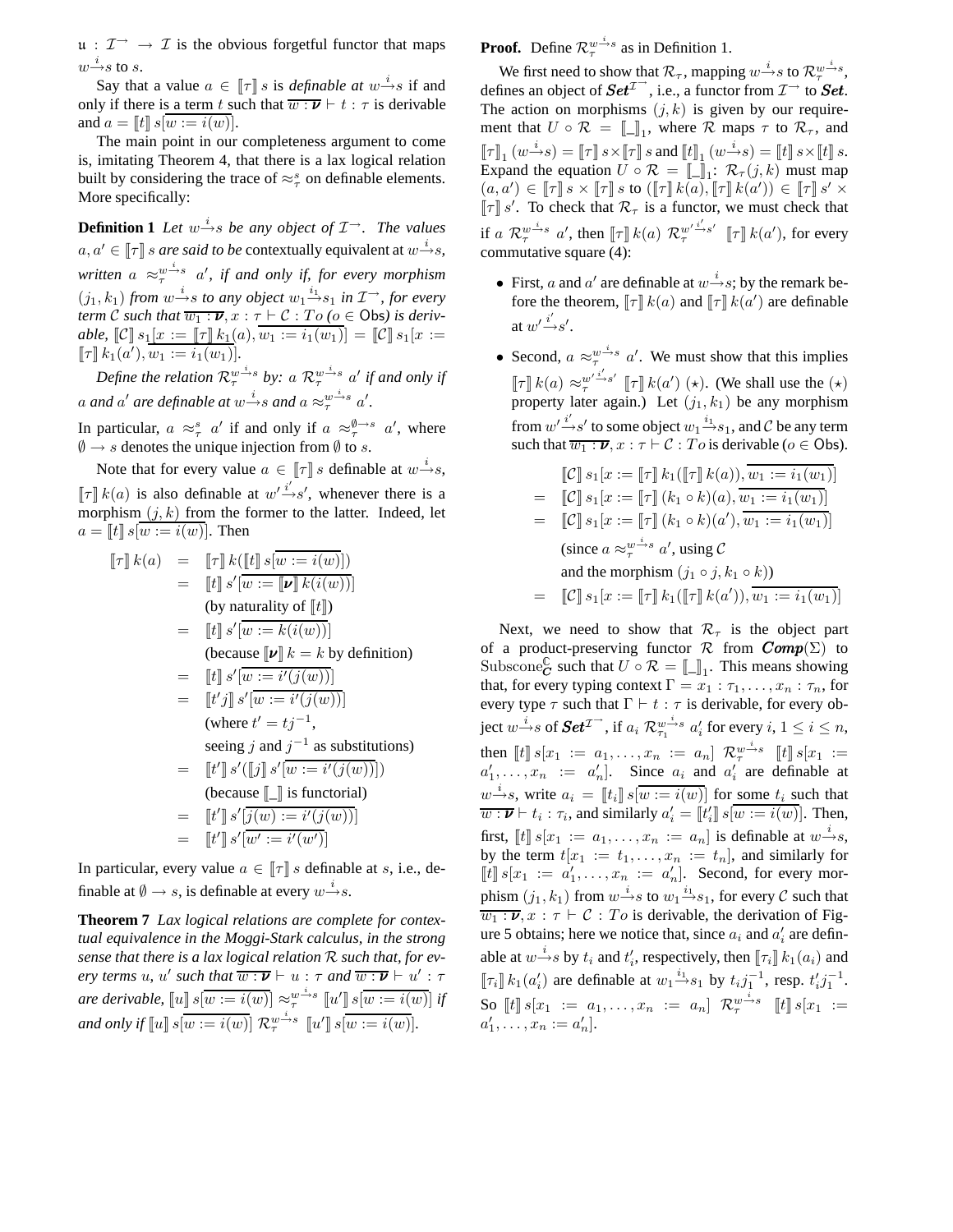$$
\begin{split}\n\llbracket \mathcal{C} \rrbracket_{s_{1}}[x := [\tau] \, k_{1}([\![t]\!] \, s[x := a_{1},...,x_{n} := a_{n}]), \, \overline{w}_{1} := i_{1}(w_{1})] \\
= & \llbracket \mathcal{C} \rrbracket_{s_{1}}[x := [\![t]\!] \, s_{1}[x := [\![\tau]\!] \, k_{1}(a_{1}),...,x_{n} := [\![\tau_{n}]\!] \, k_{1}(a_{n})]], \, \overline{w}_{1} := i_{1}(w_{1})] \\
\text{(since } [\![t]\!] \, \text{is a natural transformation)} \\
= & \llbracket \mathcal{C}[x := t] \rrbracket_{s_{1}}[x_{1} := [\![\tau_{1}]\!] \, k_{1}(a_{1}),...,x_{n} := [\![\tau_{n}]\!] \, k_{1}(a_{n}), \overline{w_{1} := i_{1}(w_{1})}] \\
= & \llbracket \mathcal{C}[x := t][x_{1} := t_{1}j_{1}^{-1},...,x_{n-1} := t_{n-1}j_{1}^{-1}] \, \rrbracket_{s_{1}}[x_{n} := [\![\tau_{n}]\!] \, k_{1}(a_{n}), \overline{w_{1} := i_{1}(w_{1})}] \\
\text{(since } [\![\tau_{n}]\!] \, k_{1}(a_{n}) \approx_{\tau_{n}}^{\psi_{n}^{-1}\text{-s}_{1}} \, [\![\tau_{n}]\!] \, k_{1}(a'_{n}), \text{because } a_{n} \approx_{\tau_{n}}^{\psi_{n}^{-1}\text{-s}_{n}} a'_{n}, \text{using } (\star)) \\
= & \llbracket \mathcal{C}[x := t][x_{1} := t_{1}j_{1}^{-1},...,x_{n-2} := t_{n-2}j_{1}^{-1},x_{n} := t_{n}j_{1}^{-1}] \, \rrbracket_{s_{1}} \\
\text{(since } [\![\tau_{n}]\!] \, k_{1}(a_{n}) \approx_{\tau_{n}}^{\psi_{n}^{-1}\text{-s}_{1}} \, [\![\tau_{n}]\!] \, k_{1}(a'_{n-1}), \text{because } a_{n} \approx_{\tau_{n}}^{\psi_{n}^{-1}\text{-s}_{n}} a'_{n}, \text{using } (\star)) \\
= & \llbracket \mathcal{C}[x := t][x_{1} := t_{1}j_{1}^{-1},...,x_{n-2} := t
$$

Figure 5. Showing that  $[\![t]\!]$   $s[x_1 := a_1, \ldots, x_n := a_n] \approx_{\tau}^{w \stackrel{i}{\rightarrow} s} [\![t]\!]$   $s[x_1 := a'_1, \ldots, x_n := a'_n]$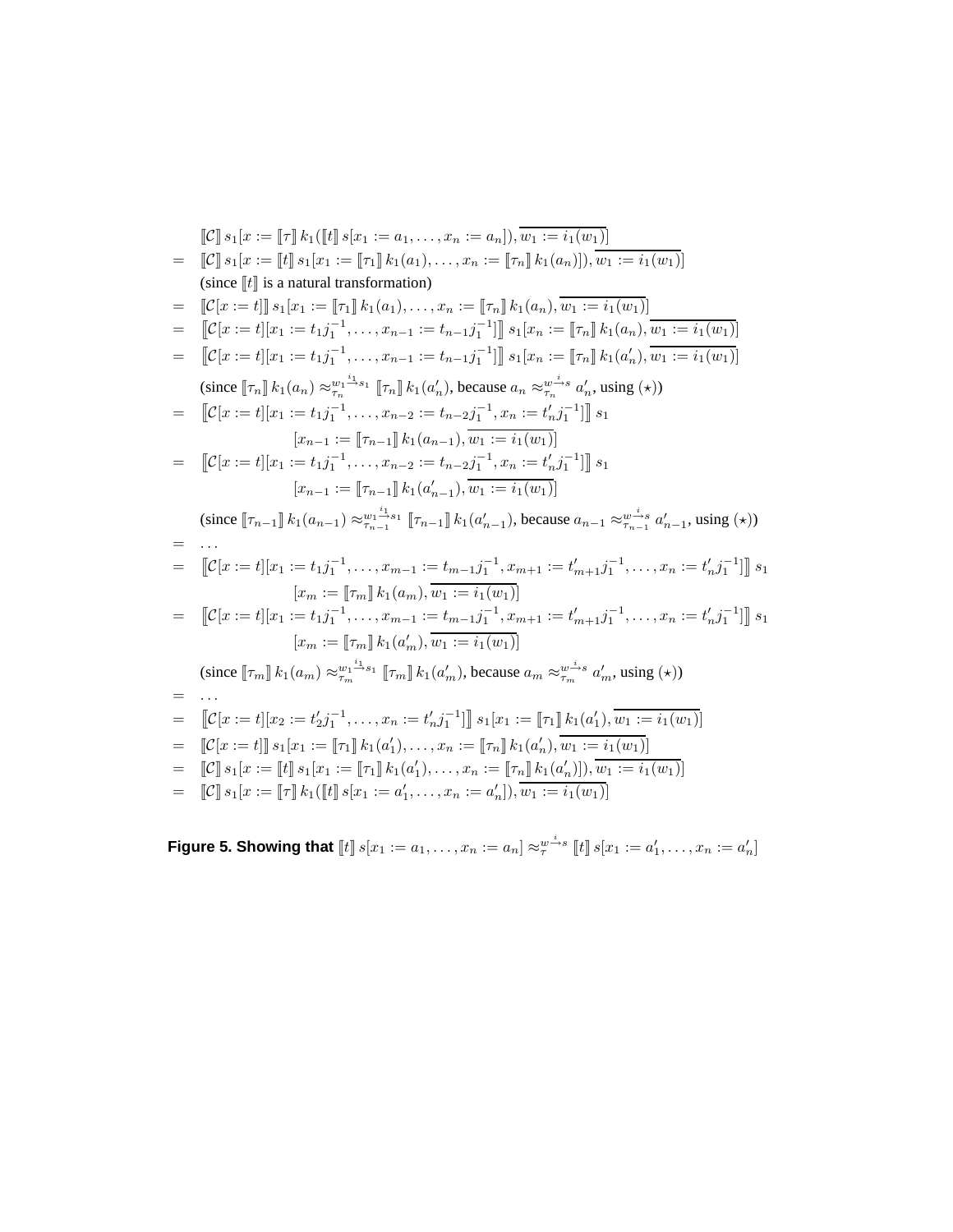$\mathcal{R}$  is a lax logical relation since  $U \circ \mathcal{R} = \llbracket \_1 \right)$  by construction.

The (non-lax) logical relation of [23] is defined on  $\nu$  by:  $n \mathcal{R}_{\nu}^{\omega \rightarrow s} n'$  if and only if  $n = n'$  and  $n \in w$   $(n = n' \in w,$ for short). This is exactly what the lax logical relation of Definition 1 is defined as on the  $\nu$  type:

**Lemma 8** Let  $\mathcal{R}_\tau^{w^{\perp}s}$  be the logical relation of Definition 1. *Then*  $n \mathcal{R}_{\nu}^{w^{\underline{i}} s} n'$  *if and only if*  $n = n' \in i(w)$ *.* 

**Proof.** We first claim that  $(\star_{\nu})$ : the only values n in  $\llbracket \nu \rrbracket s = s$  that are definable at  $w \rightarrow s$  are the names in  $i(w)$ . One first observes, by applying any morphism j from s to s that is the identity on  $i(w)$ , that the only possible exceptions n to  $(\star_{\nu})$  must be fixpoints of j: letting  $n = \|t\| s[w := i(w)], j(n) = \|v\| j(n) =$  $\llbracket \nu \rrbracket j(\llbracket t \rrbracket s \llbracket w := i(w) \rrbracket) = \llbracket t \rrbracket s \llbracket w := j(i(w)) \rrbracket$  (since  $\llbracket t \rrbracket$  is natural) =  $\llbracket t \rrbracket s[w := i(w)]$  (since j is the identity on  $i(w)$ )  $= n$ . Since j is arbitrary such that it restricts to the identity on  $i(w)$ ,  $(\star_{\nu})$  can only fail when s consists of  $i(w)$  plus just the one extra name n. Let then s' be s plus another name  $n'$ . There is an obvious morphism  $(j, k)$  from  $w \rightarrow s$  to  $w \rightarrow s'$ , and we have seen that in this case  $\llbracket \nu \rrbracket k(n) = n$  is again definable at  $w \stackrel{i}{\rightarrow} s'$ . But this is impossible, since s' contains *two* names outside of  $i(w)$ .

If  $n \mathcal{R}_{\nu}^{\nu \rightarrow s} n'$ , then both n and  $n'$  are definable at  $w \rightarrow s$ , so by  $(\star_{\nu})$ ,  $n = i(z)$  for some  $z \in w$ , and  $n' = i(z')$  for some  $z' \in w$ . Since  $n \approx \frac{w^{i}}{v} n'$ , taking as context  $C$  the term val( $z = x$ ) (so that  $\overline{w : v}$ ,  $\overline{w : w}$ ,  $\overline{w : v}$  is some  $\overline{w}$  in the term derivable), we obtain  $n = n'$ .

Conversely, if  $n = n' \in i(w)$ , i.e., there is a variable  $z \in w$  such that  $n = n' = i(z)$ , then clearly  $n \mathcal{R}_{\nu}^{w \to s} n'$ . To finish this section, we observe:

**Lemma 9** *Assume that observation types have no junk, in the sense that every value of*  $\llbracket o \rrbracket s$  ( $o \in \text{Obs}$ ) is definable at s, for every s, equivalently at every  $w \rightarrow s$ .

*Then*  $\mathcal{R}^{w^{\perp}s}_{o}$  is equality on  $\llbracket o \rrbracket$  s, and  $\mathcal{R}^{w^{\perp}s}_{To}$  is equality *on*  $\llbracket To \rrbracket$  *s for any observation type o*.

**Proof.** Clearly  $\mathcal{R}_{o}^{w^{\underline{i}}s}$  contains equality. Conversely, let  $a, a' \in \llbracket o \rrbracket s$  such that  $a \mathcal{R}_o^{w \rightarrow s} a'$ . Take  $(j, k)$  the identity functor from  $w \stackrel{i}{\rightarrow} s$  to itself, C the context val $(c \stackrel{\doteq}{=} x)$  (so that  $\overline{w : \nu}$ ,  $x : o \vdash C : T$  bool is derivable), where c is any term such that  $\overline{w : \nu} \vdash c : o$  is derivable, and expand the definition of  $\approx_{o}^{w^{-1}s}: a = [c] s[w := i(w)]$  if and only if  $a' = [c] \, s[w := i(w)]$ . Since o contains no junk, and c is arbitrary,  $a = a'$ .

The argument is similar for  $\mathcal{R}_{To}^{w \stackrel{i}{\rightarrow} s}$ , taking let  $z \Leftarrow$ c in val  $(z = x)$  for C instead. We just have to prove that  $To$  has no junk. Remember that every observation type is a base type, and  $\llbracket o \rrbracket$  is a constant functor for any base type *o* except  $\nu$ . So the elements of  $\llbracket T \circ \rrbracket$  s are of the form  $(\nu s')b = (\nu \emptyset)b$ , where  $b \in [\![o]\!](s + s') = [\![o]\!]s$ . Given any element  $(\nu \emptyset)$ b of  $\llbracket T \circ \rrbracket s$ , since o has no junk, we may write b as the value of some term c, hence  $(\nu \emptyset)$ b is the value of val  $c$ .

We almost forgot to prove soundness! It is easy to see that any lax logical relation that coincides with equality on types  $To (o \in \text{Obs})$  are sound for contextual equivalence. Indeed, by the basic lemma  $U \circ \mathcal{R} = [\![ \_ \ ]\!]_1$ , whenever  $a\mathrel{\mathcal{R}}_{\tau}^{w\stackrel{i}{\rightarrow}s}a',$  then for any  $\mathcal C$  such that  $\overline{w_1:\boldsymbol{\nu}},x:\tau\vdash \mathcal C:T$ o  $(o \in \text{Obs})$  is derivable, for any morphism  $(j_1, k_1)$ from  $w \stackrel{i}{\rightarrow} s$  to  $w_1 \stackrel{i_1}{\rightarrow}$  $s_1, \quad \llbracket \mathcal{C} \rrbracket \, s_1[w_1 := i_1(w_1), x \quad :=$  $\llbracket \tau \rrbracket \, k_1(a) ] \qquad {\mathcal{R}}_{To}^{w_1 \overset{i_1}{\longrightarrow} s_1} \qquad \llbracket {\mathcal{C}} \rrbracket \, s_1[\overline{w_1 := i_1(w_1)}, x \qquad :=$  $[\![\tau]\!] k_1(a')];$  so  $a \approx_{\tau}^{w \xrightarrow{i} s} a'.$ 

# **4.4. Mixing Fresh Name Creation and Encryption**

Let us get down to earth. What do we need now to get lax logical relations that are sound and complete for contextual equivalence when both fresh name creation and cryptographic primitives are involved? The answer is: just lax logical relations on  $\mathbf{Set}^{\mathcal{I}^{\rightarrow}}$ , as used in Section 4.3... making sure that they relate each constant to itself. We have indeed been careful in being sure that our calculi were open, i.e. they can be extended to arbitrarily many new types and constants. In particular, (this is as in Section 3.3 and 3.5,) a lax logical relation on  $\mathbf{Set}^{\mathcal{I}^{\rightarrow}}$  is sound for observational equivalence in the presence of cryptographic primitives if and only if each of the constants enc, dec, SOME , NONE, case is related to itself.

Then Theorem 7 shows that lax logical relations are complete for the Moggi-Stark calculus, which uses a name creation monad. We have in fact proved more, again because we have been particularly keen on leaving the set of types and constants open: whatever new constants and types you allow, lax logical relations will remain complete. The only requirement is that the new constructs can be given a semantics in  $Set^{\mathcal{I}}$ . In particular, taking enc, dec, SOME, NONE, case as new constants, we automatically get sound and complete lax logical relations for name creation *and* cryptographic primitives. As noticed in Section 3.7, this can even be used for encryption primitives obeying algebraic laws, or even other encryption primitives, at no cost.

# **Acknowledgments**

We would like to thank Michel Bidoit for having directed them to the notion of prelogical relations in the first place.